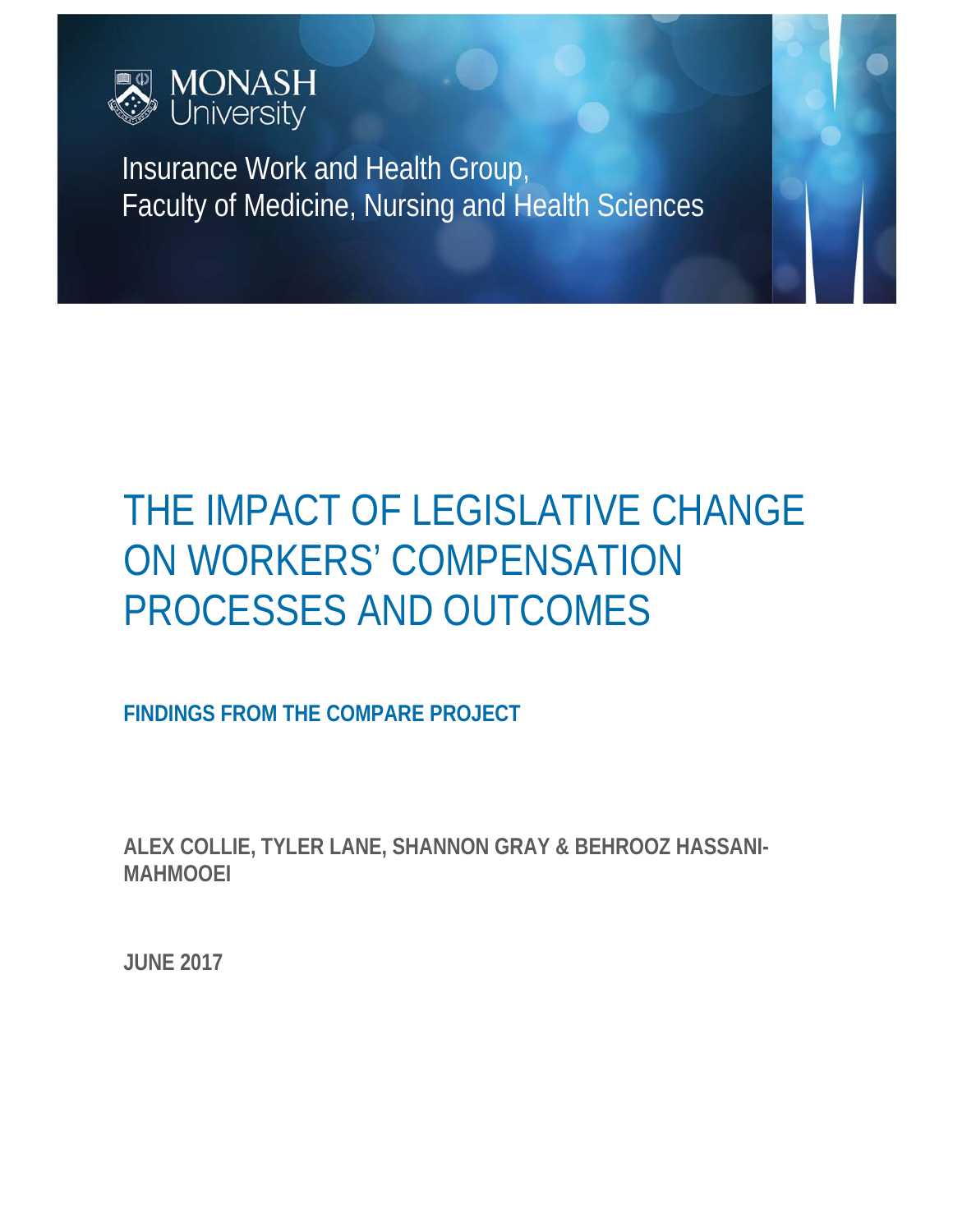

This research report was prepared by Professor Alex Collie, Dr Tyler Lane, Dr Shannon Gray and Dr Behrooz Hassani-Mahmooei of the Faculty of Medicine Nursing and Health Sciences at Monash University.

For further information relating to this report or the COMPARE Project please contact Professor Alex Collie (alex.collie@monash.edu or +61 3 9903 0525).

This report may be cited as:

Collie, A., Lane, T.J., Gray, S., & Hassani-Mahmmoei, B. The impact of legislative change on workers' compensation process and outcomes: Findings from the COMPARE project. Insurance Work and Health Group, Faculty of Medicine Nursing and Health Sciences, Monash University (2017).

This report is licensed under a Creative Commons Attribution-NonCommercial-ShareAlike 3.0 Unported License.

The Authors gratefully acknowledge the contributions of Ms Dianne Beck of the Insurance Work and Health Group at Monash University, Dawn Mooney of the Partnership for Work Health and Safety at the University of British Columbia and Dr David Humpreys of the Department of Social Policy and Intervention at the University of Oxford for assistance with the report.

The COMPARE study is funded by Safe Work Australia, and by WorkSafe Victoria through the Institute for Safety Compensation and Recovery Research. The authors gratefully acknowledge the provision of data and expert input from the following organisations participating in the study advisory group: WorkSafe Victoria, SafeWork Australia, ReturntoWork SA, State Insurance Regulatory Authority of NSW, WorkCover WA, WorkCover Tasmania, Comcare, NT WorkCover, Office of Industrial Relations QLD Treasury, Dept of Treasury and Finance ACT Government, Australian Council of Trade Unions, and the Australian Industry Group.

Disclaimer: The content of this report may not involve an exhaustive analysis of all existing evidence or data in the relevant field, nor does it provide definitive answers to the issues it addresses. Reviews and analyses are current at the time of publication. Significant new research evidence may become available at any time. The opinions, findings and conclusions expressed in this publication are those of the authors and not necessarily those of study funders or Monash University.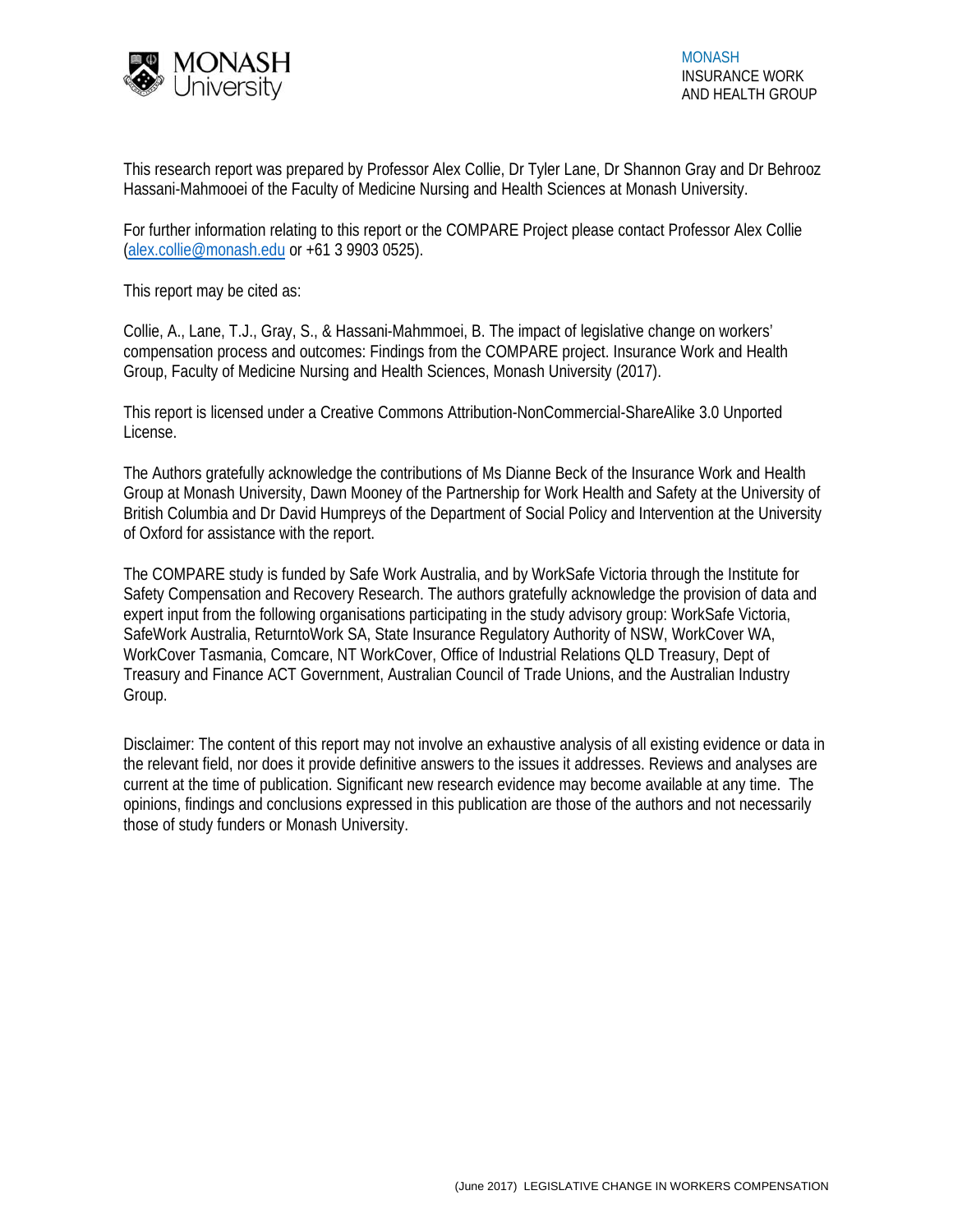# **TABLE OF CONTENTS**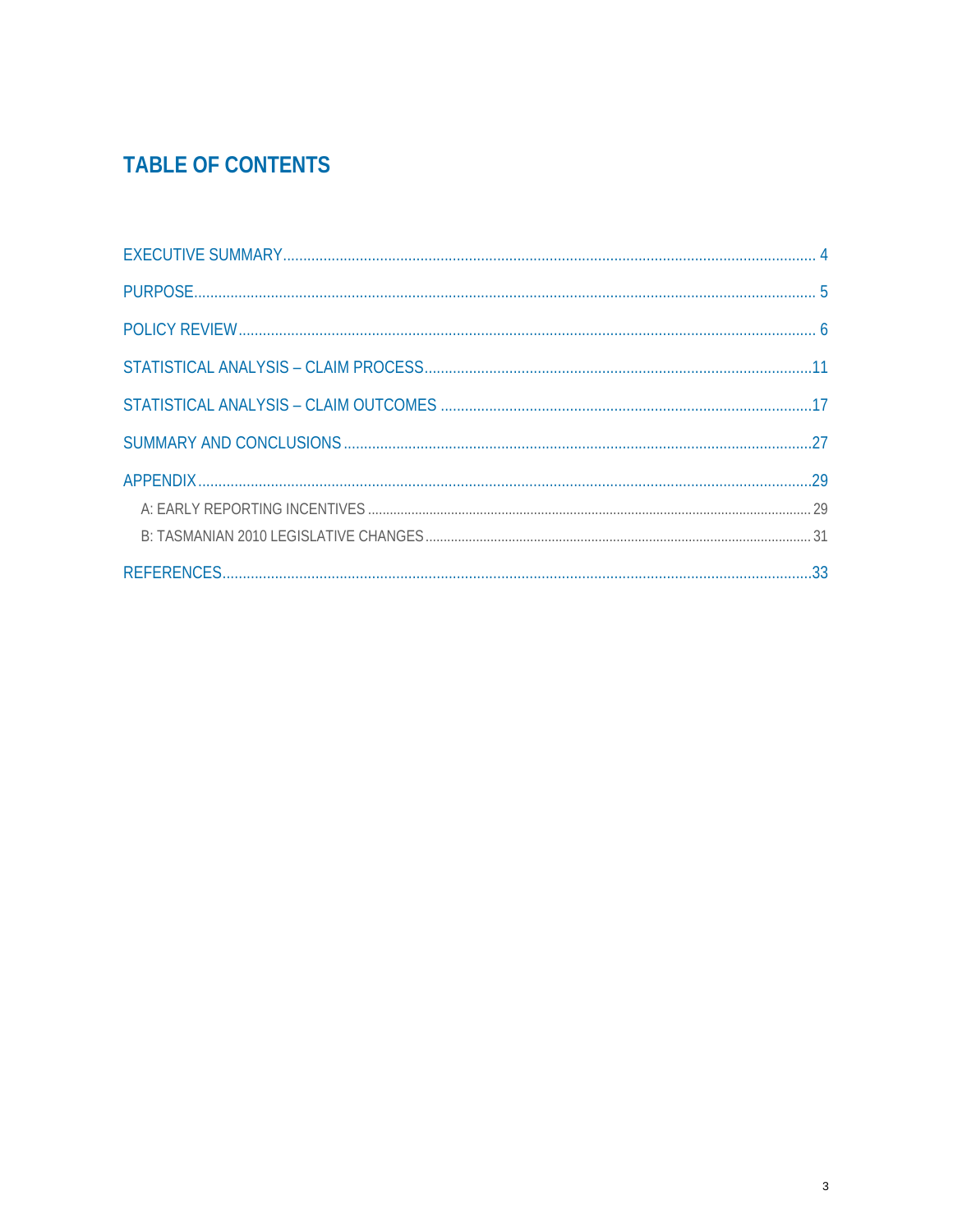# **EXECUTIVE SUMMARY**

The COMPARE study's major aim is to identify policy settings that affect workers' compensation (WC) claim outcomes. The key outcomes of interest are duration of compensated time loss and, by extension, time taken to return to work. The project has previously demonstrated that scheme design and management likely have an impact on the duration of time loss. In the next stage of analysis, presented here, we explore how major policy changes can affect claim processes and outcomes.

The first part of this report documents legislative changes to WC legislation in Australia over the period time covered by the COMPARE dataset (2004 to 2015). We identified 60 legislative changes across the nine major WC schemes, an average of five per year, with around 20% being classified as major. There were at least five major changes which could be evaluated using COMPARE study data. The next step was to statistically determine the impact of some of these changes on claim outcomes.

The second part of this report covers a study of the impact of employer financial incentives to report work injuries sooner. This section also introduces the interrupted time series (ITS) analysis, a powerful quasiexperimental study design. In 2009 and 2010, two Australian WC jurisdictions, South Australia and Tasmania, introduced early reporting incentives (ERIs) to encourage employers to report worker injury to their insurer within a few days of becoming aware of it. We evaluated their impact on the timeliness of different stages of the claim lodgement process, which was calculated by using dates in the COMPARE dataset.

The findings suggest that ERIs were moderately successful. Median claim reporting time decreased by 2.3 days in South Australia and 5.9 days in Tasmania. In South Australia, worker reporting time decreased 4.5 days, but the ERI target, employer reporting time, did not change significantly (similar analysis was not possible in Tasmania). Insurer decision time increased by 5.0 days in Tasmania. While insurer decision time did not significantly increase in South Australia, there were indications that other aspects of the legislative changes introduced at other times had an effect. Total time in the claim lodgement process, from injury/illness to insurer decision, did not change significantly, though both jurisdictions had a significant trend change, down one-third a day per month.

In the third part of the report, we then applied the ITS approach to a package of changes that was introduced in Tasmania on 1 July 2010. The outcomes of interest for this analysis were the number of claims and the duration of compensated time loss. With this analyses we aimed to evaluate one of the major objectives of the legislative amendment, which was to improve return to work outcomes.

We observed that the number of claims lodged before and after legislative amendment did not change significantly in Tasmania. For all time loss claims, Tasmanian workers were compensated for slightly more time loss than those in the rest of Australia. Following the legislative amendment, there was a significant increase in the trend, demonstrating a gradually increasing rate of time loss in Tasmania of 0.1 days per quarter, relative to the rest of Australia. For less severe claims (those with less than 13 weeks' time loss), Tasmania had significantly greater time loss than Australian claims, yet this did not change significantly after 1 July 2010. For more severe claims (greater than or equal to 13 weeks' time loss), Tasmania had significantly less time loss than the rest of Australia, yet this did not change significant following introduction of the legislation.

This study has identified that changes to WC legislation are common in Australia, that ITS is a powerful and feasible technique for evaluating the impact of these legislative amendments in Australian WC jurisdictions. The study builds on the existing evidence around the impact of policy change, and legislative amendments in particular, as methods for altering processes and outcomes in workers' compensation systems. Future studies will aim to utilise the ITS approach to evaluate the impact of other legislative amendments identified.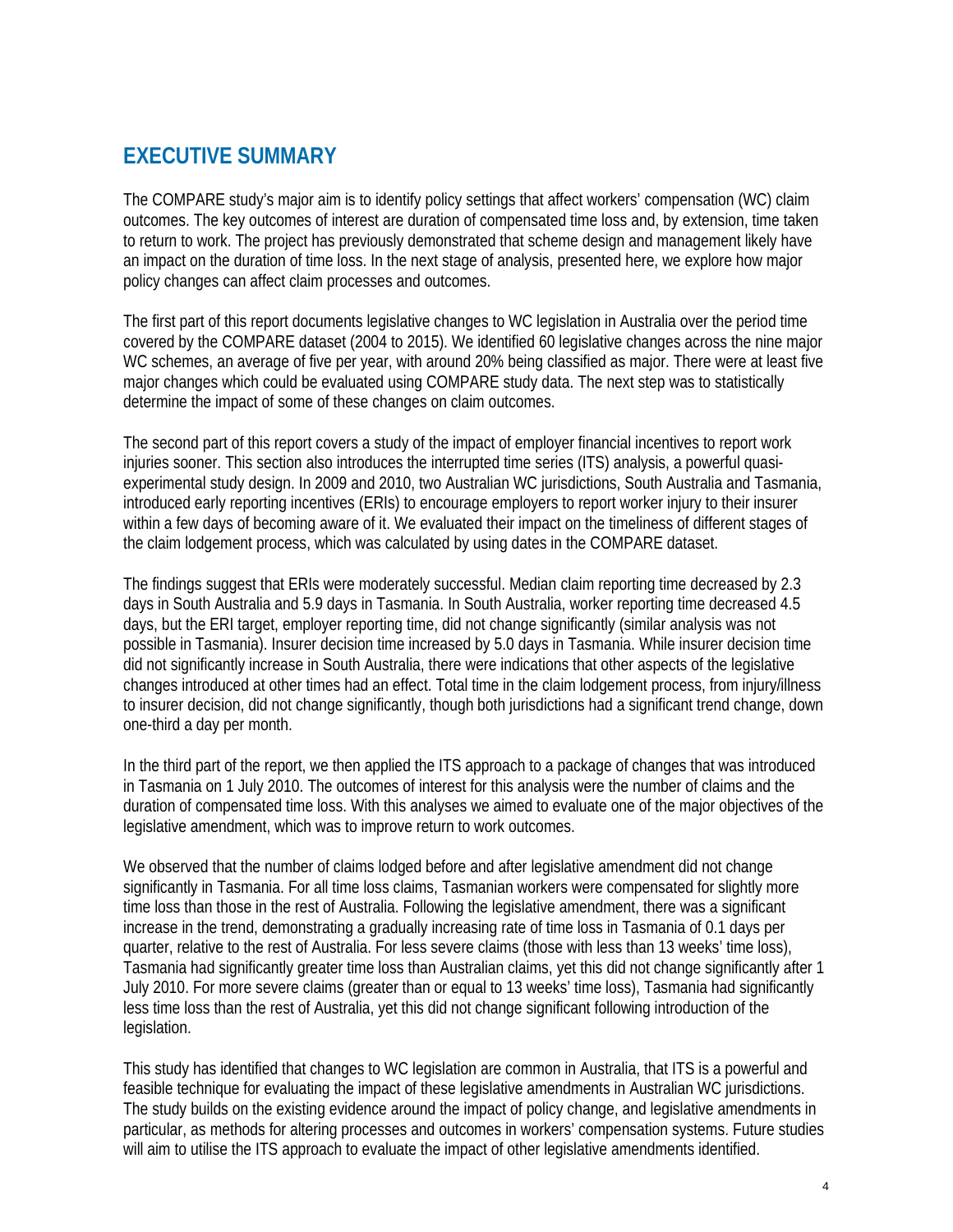# **PURPOSE**

The major aim of the COMPARE study is to identify policy settings that affect workers' compensation (WC) claim outcomes, with the major outcomes of interest being duration of time loss and return to work. To date the study has produced evidence that duration of time loss varies substantially between Australian workers' compensation jurisdictions, and that this cannot be accounted for by workers, job or workplace factors 1. This finding suggests that scheme design and management is having an independent impact on duration of time loss.

To examine this more closely, the research team proposed to the study advisory group analysis of the impact of legislative changes to determine how large-scale policy changes affect claim outcomes. This proposal was endorsed by the study advisory group in August 2016.

This report presents the approach taken by the research team to (a) identify and categorise legislative changes and (b) determine the impact of these changes on claim processes and outcomes.

The specific objectives of this component of the project were to:

- 1. Document and characterise changes to workers' compensation legislation in Australia over the period 2004 to 2015 (the period covered by the COMPARE study database)
- 2. Determine the feasibility of using Interrupted Time Series (ITS) analysis to assess the impact of legislative change using data from the COMPARE study database
- 3. Assess the impact of legislative changes in two jurisdictions on claim processes and outcomes.

The report is in three parts. First, we present the approach taken to identifying and characterise changes in workers' compensation legislation. Second, we present the findings from analysis of legislative changes in South Australia (2009) and Tasmania (2010) on the claim lodgement process. Third, we present the findings from analysis of legislative changes in Tasmania (2010) on claim outcomes.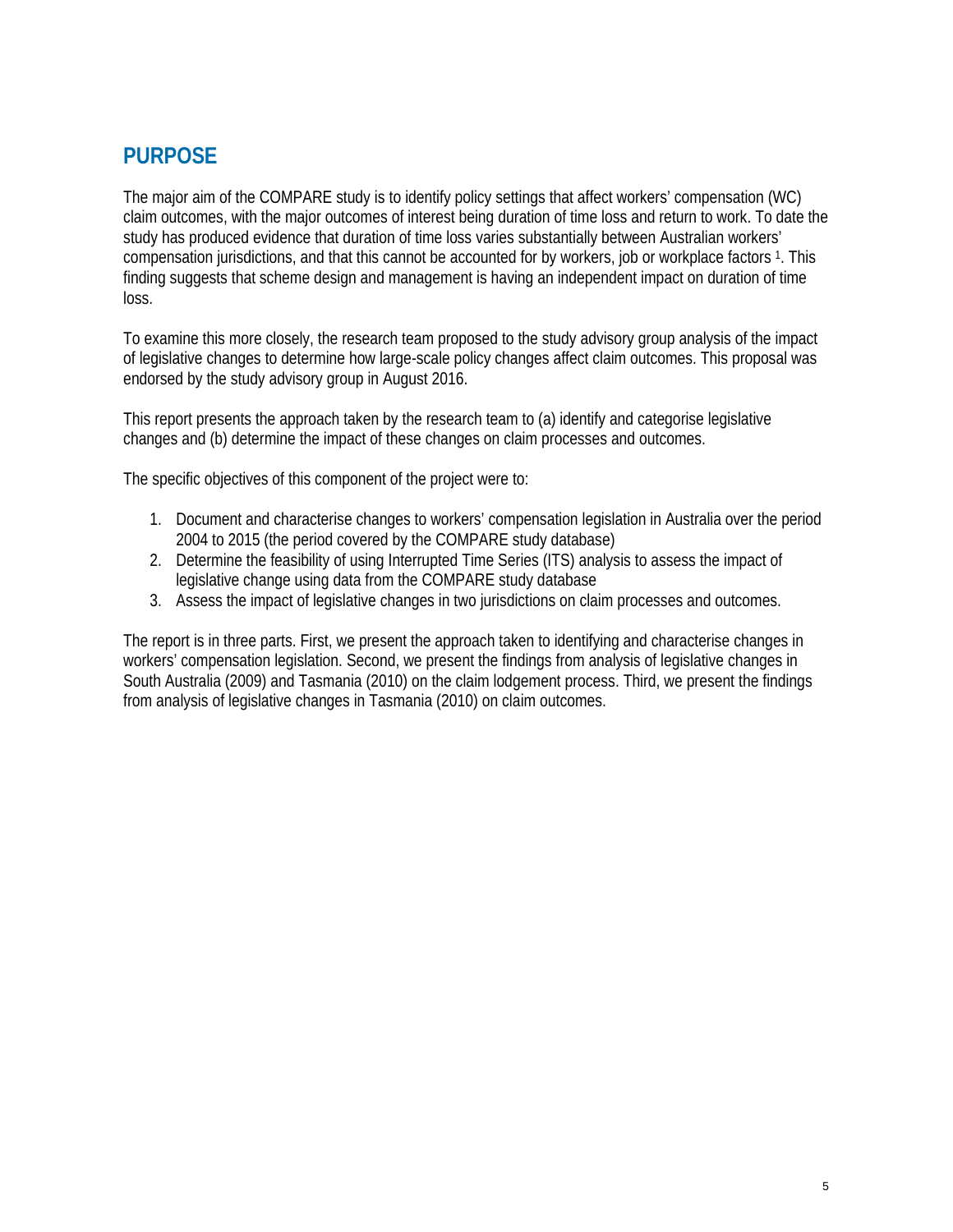# **POLICY REVIEW**

## BACKGROUND

There is substantial published research evidence, both in Australia and internationally, that injury compensation scheme design and management affects the experiences and outcomes of workers, employers, healthcare providers, insurers and others involved in return to work processes.

Qualitative studies in Australia have shown that while access to healthcare and income compensation is considered positively, in some workers scheme processes can contribute to the onset or exacerbation of mental health condition<sup>2</sup>, delayed recovery and return to work<sup>2</sup>, financial stress<sup>3</sup> and reluctance to treat compensable patients by General Practitioners4.

Quantitative studies have shown that more than third of injured people report scheme processes as stressful<sup>5</sup> and this influences long-term disability<sup>5</sup>. No-fault injury schemes are considered fairer than common law schemes and this has been associated with better health post injury<sup>6</sup>. Changes in legislation in motor vehicle accident compensation schemes have been shown to impact on duration of time of work7 and health outcomes8. The first stage of the COMPARE project identified that jurisdiction of claim had a significant and independent impact on duration of time loss, after accounting for worker, workplace and job characteristics9. The magnitude of this jurisdiction effect was as substantial as that attributable to injury type, age and gender.

There have been several examples of transformative legislative change in Australian workers' compensation systems in recent years, including for example the South Australian changes in 2014 and the New South Wales legislative changes in 2012. The impact of such changes are typically subject to close scrutiny within the jurisdiction in which they occur, but are rarely the subject of research studies. There is much to learn from these population based 'natural experiments'. With appropriate national data, comparisons can be made of scheme performance before and after the change with comparator jurisdictions in which no changes occurred. However, to our knowledge there are no such studies have been published in Australian workers' compensation environment.

### **METHODS**

A three step process was undertaken to identify and characterize changes to workers' compensation legislation in Australia.

First, we searched multiple information sources to document legislative change over the period for which we have national claims data (2004 to 2015). Three major information sources were searched to identify unique instances of legislative change. These were:

- 1. The comprehensive list of acts of parliament across the commonwealth, states and territories hosted by the Australian Legal Information Institute (AustLII);
- 2. The websites of state and territory workers' compensation and occupational health and safety regulator; and
- 3. Documentation produced by SafeWork Australia, including the annual Comparison of Workers' Compensation Arrangements and other online resources.

These documentary sources were cross-referenced to ensure complete capture of all potential instances of legislative change. We then applied a set of inclusion and exclusion criteria developed a priori to identify acts that specifically affected workers' compensation schemes. We defined these as acts of parliament where the primary purpose was to amend or introduce schemes for compensation and/or rehabilitation of workers for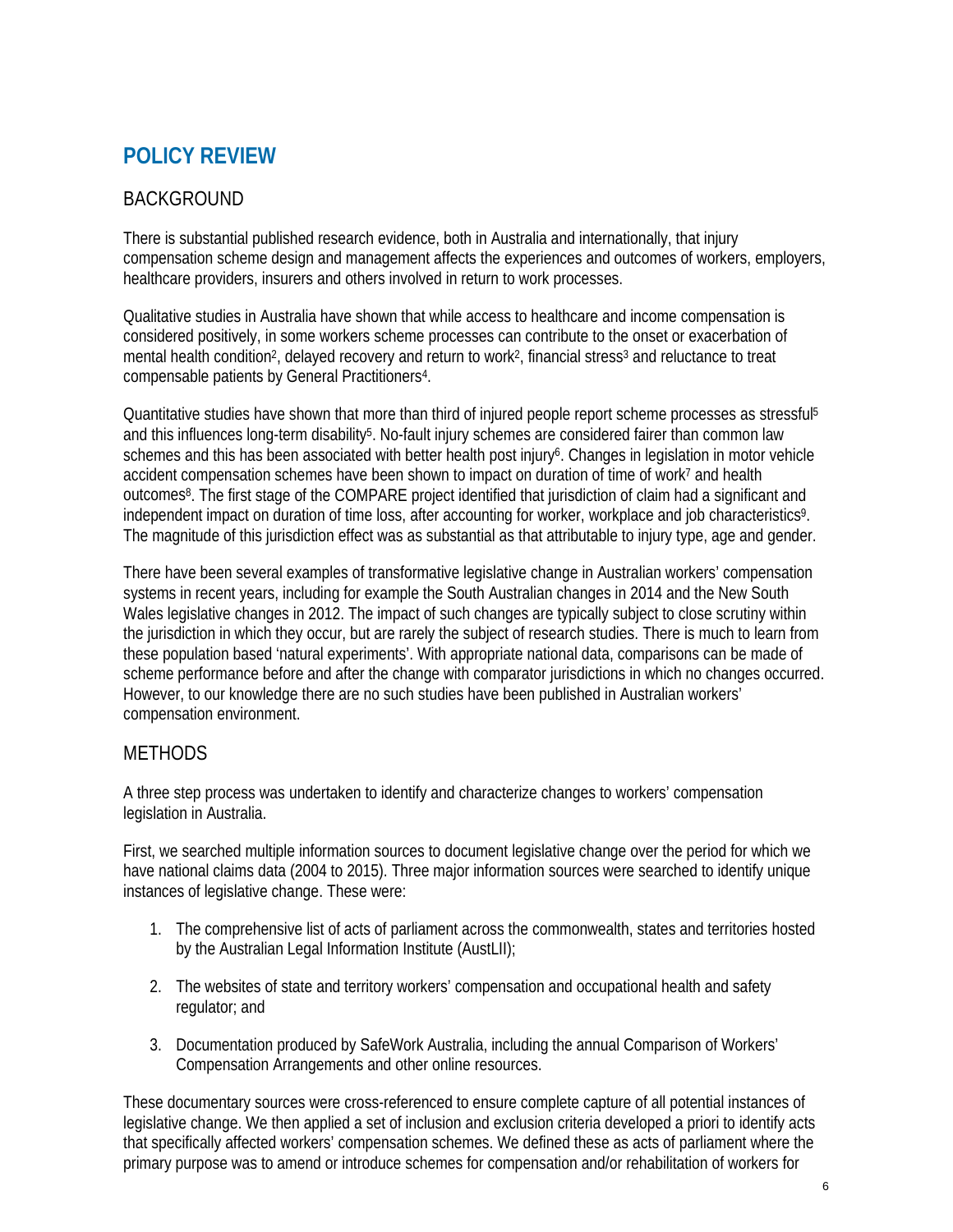work-related injury or illness. We excluded changes to policy other than legislative changes, such as regulations or changes to claims management models that were not captured in acts of parliament. We also excluded legislative changes in related areas that may otherwise impact worker and employer outcomes, including industrial relations legislation, health legislation, employment legislation and occupational health and safety legislation. The inclusion and exclusion criteria are summarised in Table 1.

#### TABLE 1. INCLUSION AND EXCLUSION CRITERIA FOR REVIEW OF LEGISLATION

Included Legislation

- Amendments to, or introduction of, legislation passed by an Act of parliament
- Acts whose primary purpose is to amend or introduce schemes for compensation and/or rehabilitation of workers for work-related injury or illness (workers' compensation)
- Time period 2004 to 2015
- Six states, two territory and one commonwealth jurisdiction

#### Excluded Legislation

- Changes to policy other than legislation (e.g., regulations)
- Changes to, or introduction of, legislation in areas related to workers' compensation such as occupational health and safety or industrial relations.

Second, we sought to identify major changes in legislation that were likely to affect claim outcomes such as duration of time loss. We used three data sources to characterise the degree of change:

- 1. Members of the COMPARE study advisory group nominated three representatives and the research team forwarded to each representative a list of identified legislative changes in their jurisdiction. We asked each representative to indicate which of the identified changes had impacted on claim outcomes and to indicate the degree of impact (none, minor, major);
- 2. We reviewed legislation in detail and categorised each identified instance of legislative change according to the definition outlined in Table 2. This sought to describe the degree of change by examining the policy intent, scope and characteristics of the legislation. Changes were characterised as limited, moderate or extensive (see Table 2).
- 3. Finally, we reviewed contemporaneous documents such as scheme reviews and information posted on regulator websites. Our primary objective with this data source was to determine if the objective of the change was to impact on claim outcomes at a whole of scheme level, which would indicate an intended major change.

#### TABLE 2. GUIDING DEFINITIONS TO DETERMINE THE DEGREE OF CHANGE

| Degree of change | <b>Definition</b>                                                                                                                                                                                                                                                                                                                                                                                               |
|------------------|-----------------------------------------------------------------------------------------------------------------------------------------------------------------------------------------------------------------------------------------------------------------------------------------------------------------------------------------------------------------------------------------------------------------|
| Limited          | Amendments restricted to a single domain or multiple minor amendments to specific provisions in the<br>legislation. Policy intent is focused on those aspects of legislation being amended and not necessarily<br>related to altering the performance of the entire scheme. Amendments are isolated to the workers'<br>compensation legislation and would only rarely require amendment to related legislation. |
| Moderate         | Substantial changes that cross multiple domains. Policy intent is to improve the performance of the<br>workers' compensation scheme. May or may not follow a scheme review. May require amendments to<br>related legislation.                                                                                                                                                                                   |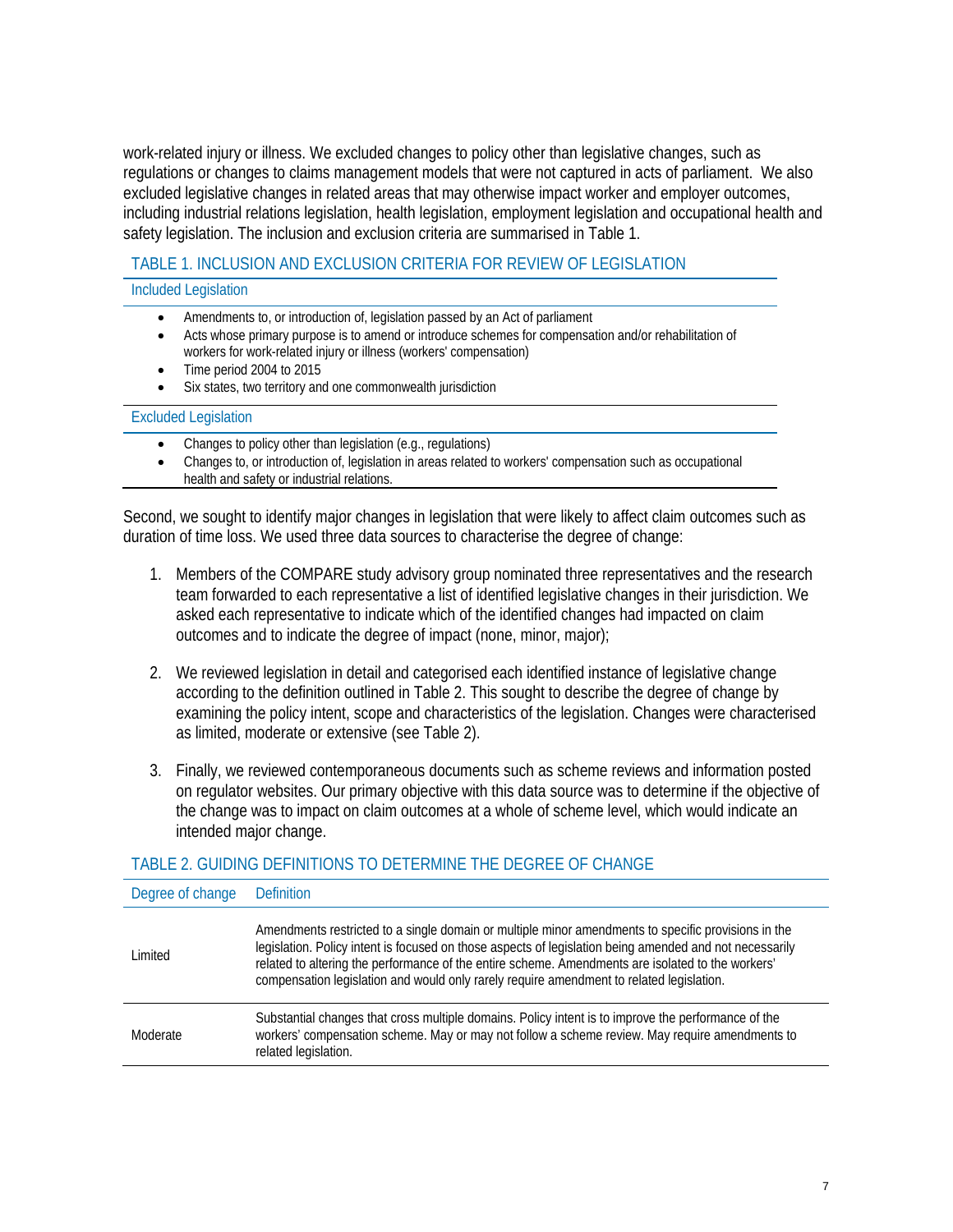| Major changes to coverage, entitlements, operation or governance of the compensation scheme. The<br>policy intent is to transform the workers compensation scheme to achieve substantial and lasting changes<br>in performance. Enacted amendments cross multiple domains and often follow a significant system<br>Extensive<br>review. May be enacted at a single point in time or multiple time-points. Often requires concurrent<br>amendments to related legislation such as industrial relations or occupational health and safety. May<br>involve introduction of entirely new workers' compensation legislation. |  |
|-------------------------------------------------------------------------------------------------------------------------------------------------------------------------------------------------------------------------------------------------------------------------------------------------------------------------------------------------------------------------------------------------------------------------------------------------------------------------------------------------------------------------------------------------------------------------------------------------------------------------|--|
|-------------------------------------------------------------------------------------------------------------------------------------------------------------------------------------------------------------------------------------------------------------------------------------------------------------------------------------------------------------------------------------------------------------------------------------------------------------------------------------------------------------------------------------------------------------------------------------------------------------------------|--|

Findings from each of these exercises were compared and individual instances of legislative change were categorised as either major or other.

Third and finally, for each of the identified major changes, we sought to determine whether the study database had sufficient baseline (pre-change) data and follow up (post-change) data. Our intended ITS analysis requires at least 12 months of baseline and 12 months of follow-up data. We also made a judgement regarding whether the number of claims within the affected jurisdiction was likely to be sufficient to provide statistical power to detect pre-post changes in outcome. We rated each of the major changes according to these three criteria (baseline data, follow-up data, N cases).

Through this process we were able to identify major changes in workers' compensation legislation that were intended to impact on claim outcomes, and for which we had sufficient data to perform statistical analysis.

### RESULTS

We identified a total of sixty instances of workers' compensation legislative change over the period 2004 to 2015 that met inclusion and exclusion criterion. These range from very large 'scheme transformations' following major reviews to very minor changes. In the process of examining workers' compensation legislation, many instances of legislative change in aligned areas were identified and excluded. For example changes in occupational health or industrial relations legislation. Such changes in aligned areas may also impact on workers' compensation outcomes but were not the focus of this study.

The changes were relatively evenly distributed across the nine jurisdictions (Table 3). The Australian Capital Territory and Victoria had the most changes at eight each, while Western Australia recorded the least at five.

| Jurisdiction                        |    |
|-------------------------------------|----|
| Commonwealth                        | 7  |
| New South Wales                     | 6  |
| Victoria                            | 8  |
| Oueensland                          | 7  |
| Western Australia                   | 5  |
| South Australia                     | h  |
| Tasmania                            | 6  |
| Northern Territory                  | 7  |
| <b>Australian Capital Territory</b> | 8  |
| Total                               | 61 |

#### TABLE 3. NUMBER OF LEGISLATIVE CHANGES BY JURISDICTION (2004 TO 2015)

Legislative changes were most common in 2004 and least common in 2008. At least two changes were recorded in every year studied, with up to nine changes observed in one year (Table 4).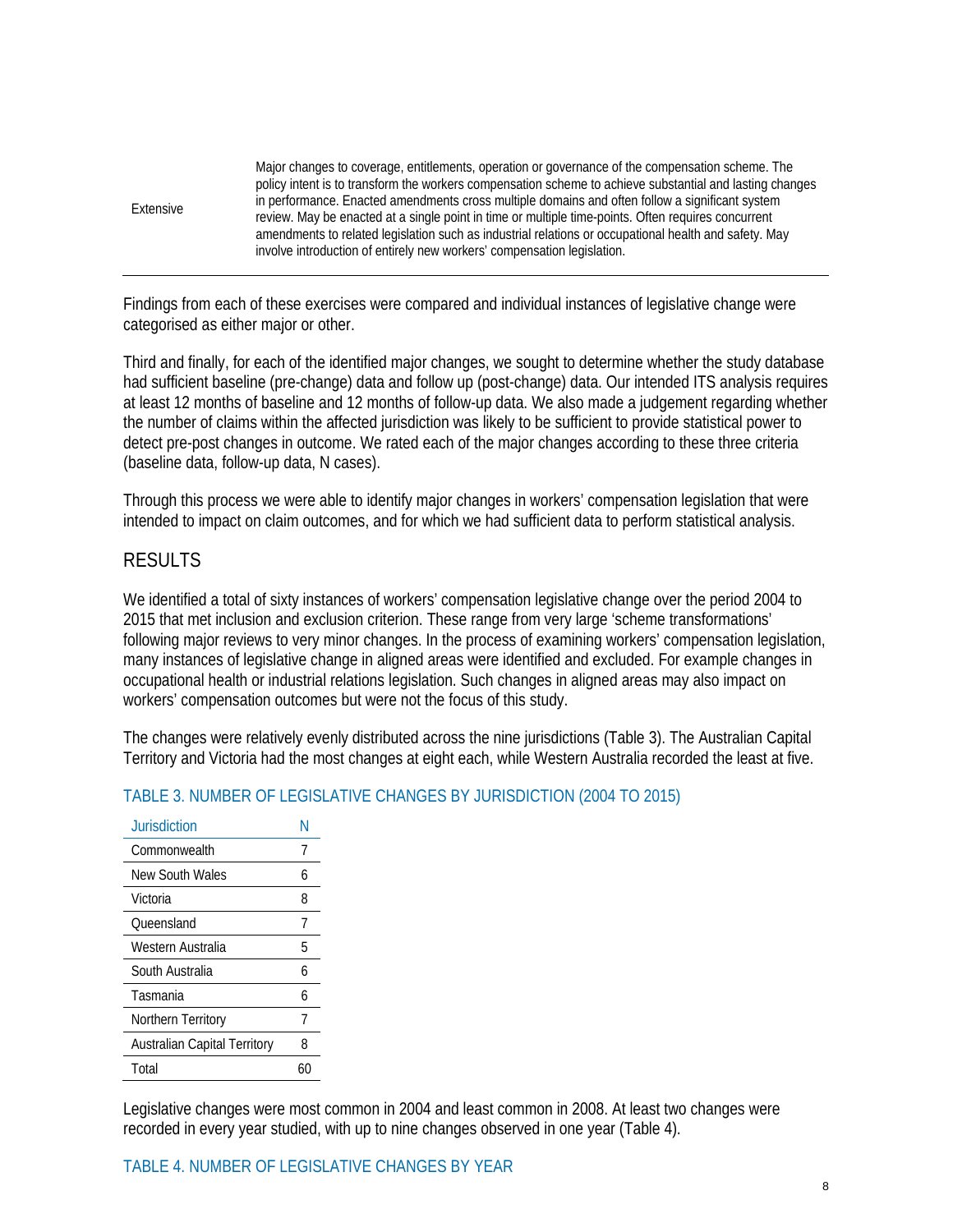| N  |
|----|
| 9  |
| 3  |
| 6  |
| 7  |
| 2  |
| 4  |
| 4  |
| 5  |
| 4  |
| 7  |
| 2  |
| 7  |
| 60 |
|    |

A total of twelve instances of legislative change (or 20% of the 60 total identified) were categorised as major changes. These are summarised in Table 5. These included changes in eight of the nine major workers' compensation jurisdictions, with the exception being the ACT. The Comcare, NSW, SA and VIC jurisdictions all recorded two instances of legislative change categorised as major.

The earliest major change occurred in 2004 in WA, with the most recent major change being the 2015 amendments to the NSW workers' compensation scheme, which repealed some of the earlier major 2012 changes in that same jurisdiction. In eight instances we hold sufficient baseline and follow-up data in the COMPARE study database to enable a pre-post change comparison. This is indicated by the Y (Yes) symbols in Table 5. Of these eight instances, we consider that five occur in jurisdictions with sufficient volume of cases to provide statistical power to detect changes in outcomes before and after legislative change. In addition there are two instances (the 2007 and 2010 Comcare changes) in which there may be sufficient cases to enable statistical comparison.

|      |                     |                                                                                      | <b>Data Requirements</b> |           |         |
|------|---------------------|--------------------------------------------------------------------------------------|--------------------------|-----------|---------|
| Year | <b>Jurisdiction</b> | Act                                                                                  | <b>Baseline</b>          | Follow-up | N cases |
| 2007 | <b>CTH</b>          | Safety, Rehabilitation Compensation and Other<br>Legislation Amendment Act 2007      |                          |           |         |
| 2010 | <b>CTH</b>          | Safety Rehabilitation and Compensation<br>Amendment Act 2010                         |                          | ٧         | 7       |
| 2012 | <b>NSW</b>          | Workers Compensation Legislation Amendment<br>Act 2012                               |                          |           | v       |
| 2015 | <b>NSW</b>          | Workers Compensation Amendment Act 2015                                              |                          | Ν         | Υ       |
| 2012 | ΝT                  | Workers' Rehabilitation and Compensation<br>Legislation Amendment Act 2012           |                          | ٧         | Ν       |
| 2013 | <b>OLD</b>          | Workers' Compensation and Rehabilitation and<br>Other Legislation Amendment Act 2013 |                          | N         | Υ       |
| 2008 | SА                  | Workers Rehabilitation and Compensation<br>(Scheme Review) Amendment Act 2008        |                          |           |         |
| 2014 | SА                  | Return to Work Act 2014                                                              |                          | N         |         |

#### TABLE 5. SUMMARY OF MAJOR LEGISLATIVE CHANGES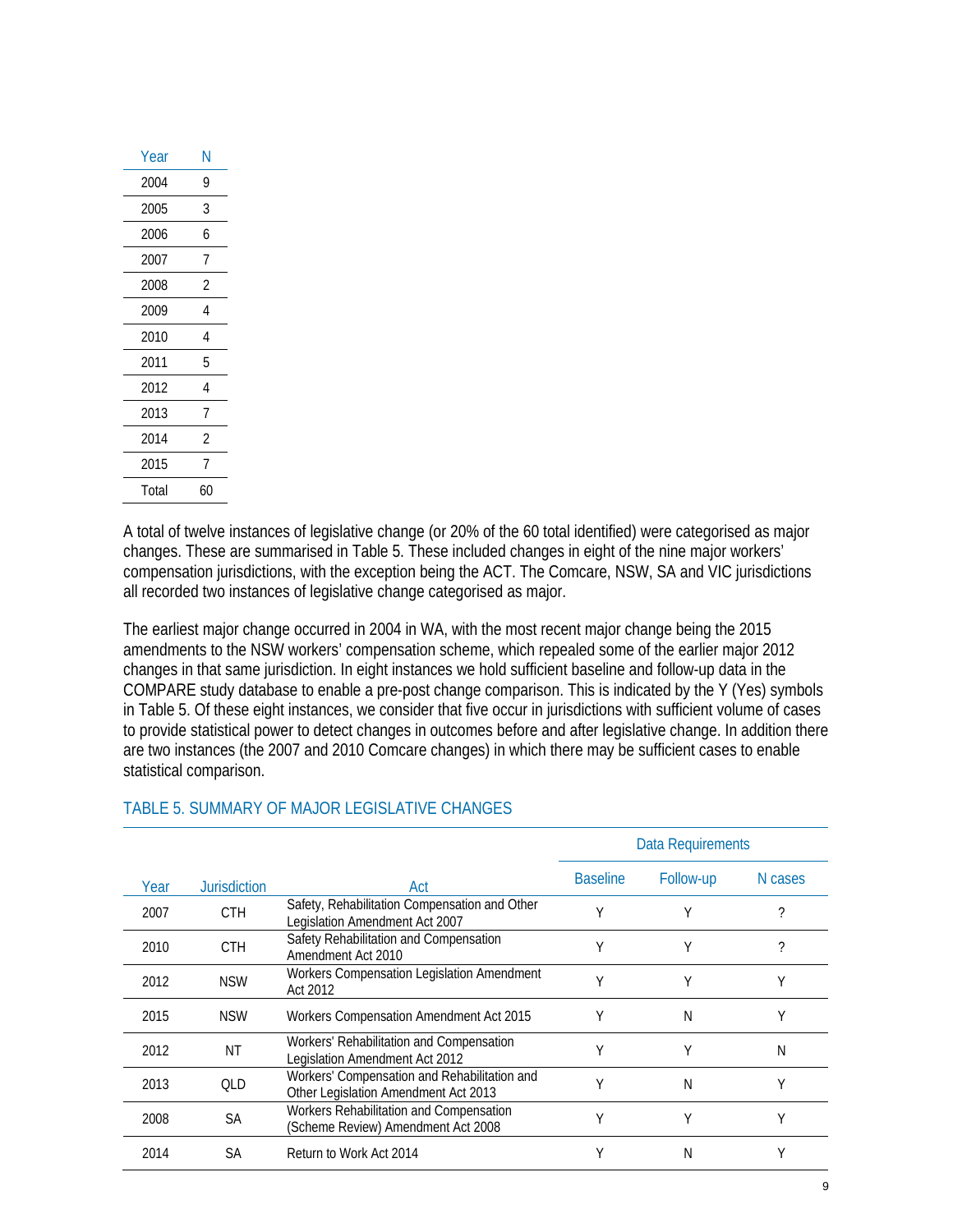| 2009 | TAS  | Workers' Rehabilitation and Compensation<br>Amendment Act 2009      |  |  |
|------|------|---------------------------------------------------------------------|--|--|
| 2006 | VIC. | Accident Compensation and Other Legislation<br>(Amendment) Act 2006 |  |  |
| 2010 | VIC  | Accident Compensation Amendment Act 2010                            |  |  |
| 2004 | WA   | Workers' Compensation Reform Act 2004                               |  |  |

In summary, this policy analysis has identified at least five instances of major changes to workers' compensation legislation since 2004 that we are able to evaluate using COMPARE study data. The next phase of the project was to apply an interrupted time series (ITS) analysis to examine the impact of these changes on claim outcomes.

### DISCUSSION & IMPLICATIONS

This policy analysis demonstrates that changes to workers' compensation legislation are common in Australia. We identified a total of sixty such changes across the nine major Australian jurisdictions over a 12 year time period – representing an average of 5 changes per annum. Of these we identified that 20% could be characterised as major changes, with a clear policy intent to modify worker outcomes including return to work.

This policy review focused only on legislative changes. It was not intended to characterise other policy changes. Neither was it intended to characterise changes in claims practice or process, which have also been shown to have impact on claim outcomes (Kilgour et al, 2015a). However the findings make clear that legislation is an instrument that is regularly used by governments across Australia to modify scheme performance.

Importantly for the COMPARE study, the analysis identified at least five instances of major changes in legislation for which the research team holds sufficient data within the COMPARE dataset to evaluate the impact of these changes on claim outcomes. We next sought to statistically determine the impact of some of these changes on claim processes and outcomes.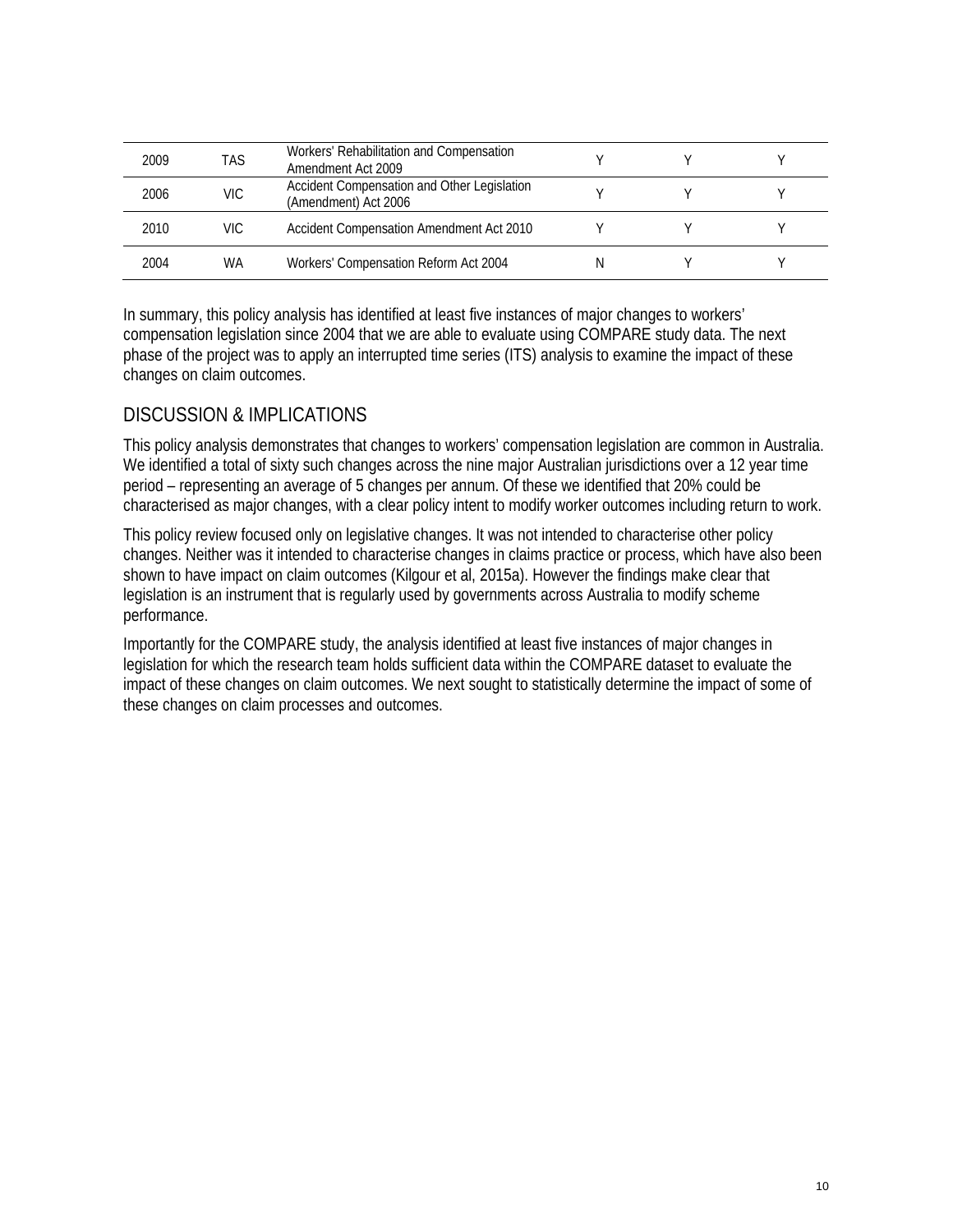# **STATISTICAL ANALYSIS – CLAIM PROCESS**

# BACKGROUND

Delays in the claim lodgement process increase long-term disability and claim costs and worsen mental health 5 10. Similarly, statutory waiting and retroactive periods, which prescribe a minimum amount of time before an injured worker can access wage replacement and medical services, increase time off work and claim medical costs 11. Earlier intervention can reduce these while also increasing the likelihood of return to work 12 13.

One approach to reduce delay between injury and WC services is to target the time employers take to report worker injury to insurers <sup>10 14-16</sup>. In 2009 and 2010, two Australian jurisdictions, South Australia (SA) and Tasmania (TAS), introduced early reporting incentives (ERIs) to encourage employers to report worker injury within a few days of becoming aware of it <sup>17 18</sup>. Policy differences such as incentives for reporting may be a major source of variation in injured worker outcomes 11 19. However, attributing outcomes to specific policies is difficult due to the complex array of policy settings in modern workers' compensation systems. One approach is to use an interrupted time series (ITS) design, which compares outcomes before and after a known event while accounting for secular, or pre-existing, trends <sup>20-22</sup>. We use this approach to investigate the impact of ERIs on timeliness of the claim lodgement process.

### **METHODS**

The claim lodgement process study evaluates the impact of early reporting incentives in SA and TAS. The incentives took the form of financial incentives to encourage employers to report work injuries more quickly, thereby reducing the time between injury and treatment. The goal was to improve injured worker outcomes via earlier intervention, such as wage replacement, medical costs, and rehabilitation services 14 16. For more detail on how SA and TAS implemented ERIs, see Appendix A.

### STUDY DESIGN

To evaluate the impact of policy changes, we used an interrupted time series (ITS) design to analyse administrative WC claims data. ITS is considered one of the most powerful quasi-experimental designs for evaluation of natural experiments like policy change or community interventions where data have been collected at regular intervals both before and after an event 20-24. Unlike other before-and-after analytical techniques such as difference-in-differences, ITS accounts for secular trends, or the pre-event slope, minimising the likelihood that significant changes are mistakenly attributed to the event rather than forces already at work 25-27. For instance, reanalysis of an intervention for cardiovascular patients found that previous significant findings became non-significant when adjusting for improvements attributable to the secular trend 25. ITS also detects trend changes, such as the progressive reduction of a surgical procedure following publication of evidence that it was ineffective 28.

#### DATA

The data were derived from the National Dataset for Compensation-based Statistics (NDS), which consists of case-level WC claims data from each Australian WC jurisdiction. The NDS is compiled by Safe Work Australia, to whom each jurisdiction supplies its claims data using a standardized format <sup>29</sup>. The NDS has been modified from its original form by cleaning and creating new variables and has been used previously for crossjurisdictional evaluations of WC policy impact 19.

Claims were limited to those lodged between 1 July 2006 and 30 June 2012. Changes were evaluated against a comparator, which was an amalgamation of other Australian WC jurisdictions. For process analysis, the comparator consisted of New South Wales, Victoria, Western Australia, Northern Territory, and Comcare.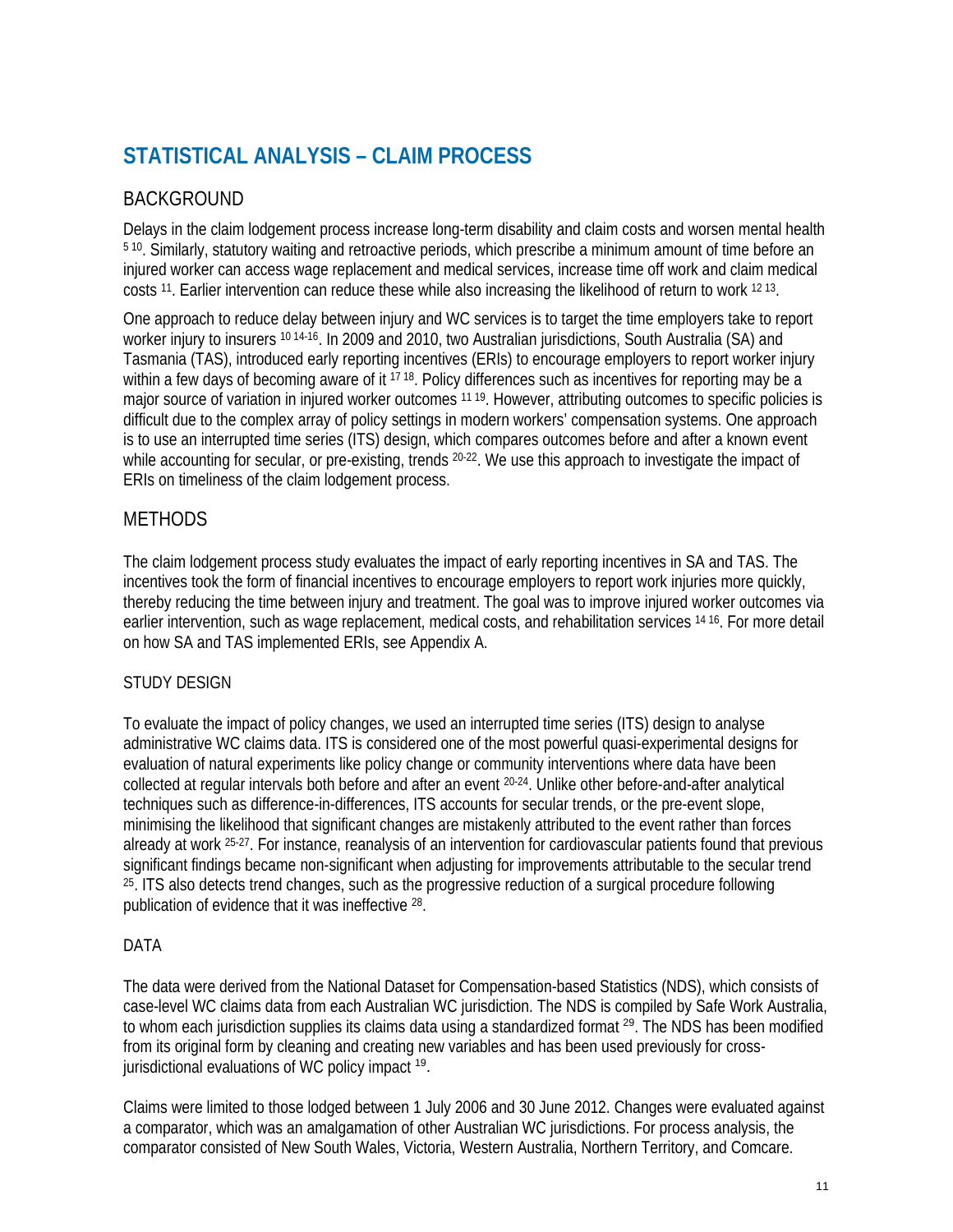Queensland and the Australian Capital Territory were excluded since they had not adhered to the most up-todate coding standards for the duration of the study period.

Claims data were aggregated into monthly median for each outcome (described below), providing 72 data points for each group. The smallest number of pre-incentive data points was 30 for SA (July 2006 to December 2009) and the smallest post-incentive was 24 for TAS (July 2010 to June 2012), permitting ample data to adjust for monthly season trends, recommended to be at least 24 when using monthly data  $24$ .

#### **OUTCOMES**

We evaluated the impact of early reporting incentives on the duration of time periods between key events in the claim lodgement process, illustrated in Figure 1. For the purposes of this report, we define the claim lodgement process as the initial period between work injury/illness and insurer acceptance of liability. The process was divided into time periods based on four sequential dates in the NDS<sup>29</sup>, which we used to create our outcomes: (1) onset of injury or illness; (2) worker reports injury/illness to their employer; (3) employer notifies or lodges workers' compensation claim with insurer; and (4) insurer makes a decision on claim liability.

Our primary outcome was claim reporting time (injury/illness to employer report). In SA, it was possible to evaluate the two time periods within claim reporting time: worker reporting time (injury/illness to worker report dates) and employer reporting time (worker to employer report dates). Secondary outcomes were total time (injury/illness to insurer decision dates) and insurer decision time (employer report to insurer decision dates). Key events and time period outcomes are illustrated in Figure 1.



#### FIGURE 1. KEY EVENTS AND TIME PERIODS IN THE CLAIM LODGEMENT PROCESS

#### ANALYSIS

The first set of analyses were descriptive, summarising median and interquartile range (IQR) of days for each outcome pre- and post-ERI. In the second set of analyses, we evaluated time lags using a segmented leastsquares regression within an ITS design. After identifying substantial changes to the upper range of the IQR in some outcomes, and following a finding in Tasmania's scheme review that nearly 25% of claims exceeded the statutory five-day reporting period <sup>14</sup>, we also conducted supplementary analyses of the 75th percentile of time lags.

We plotted seasonally-adjusted ITS trend lines over monthly data points for each jurisdiction. Each set of time period outcomes has one plot displaying all three groups. To simplify plotting, trend lines for SA and Tasmania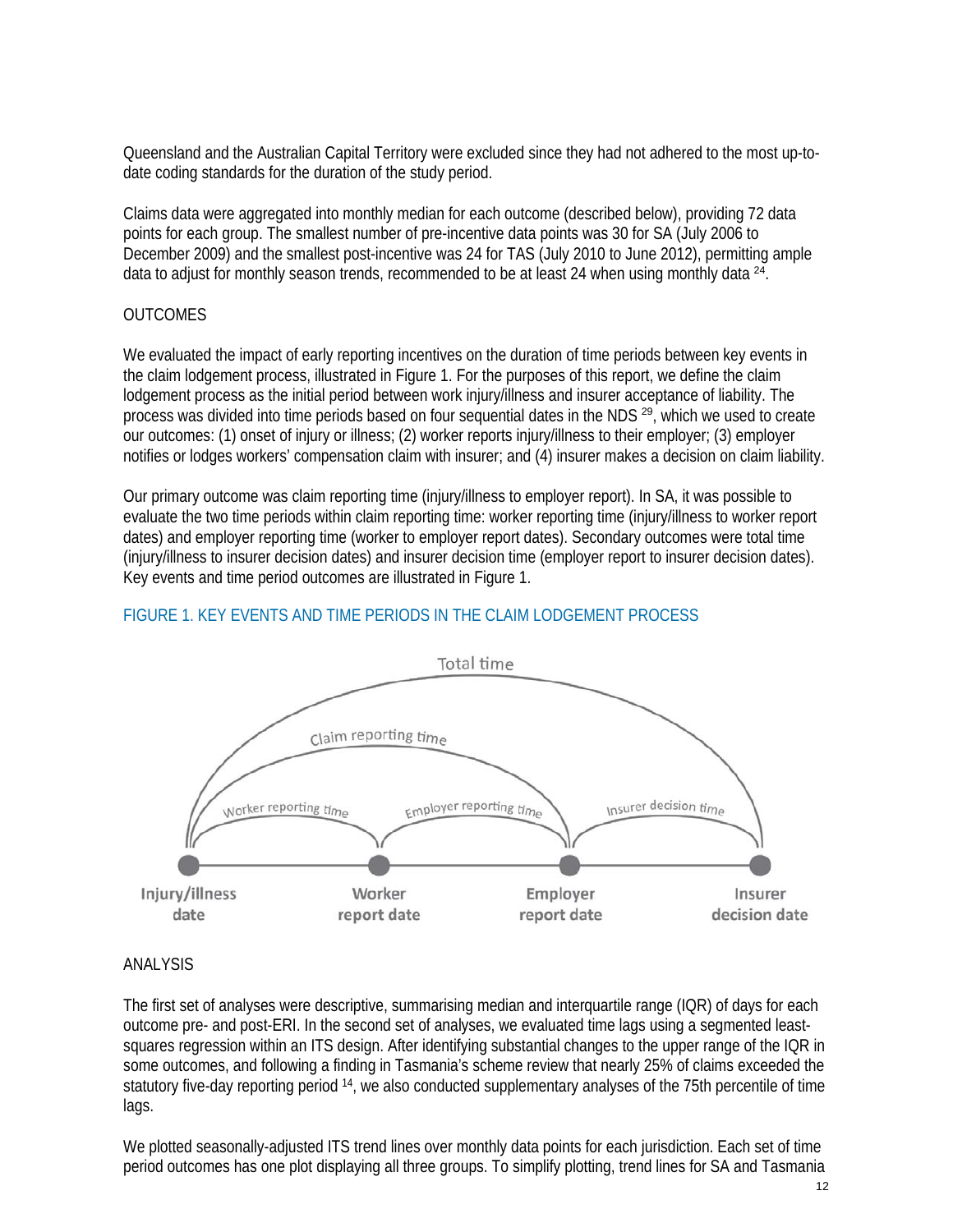reflect regression models without reference to the comparator, while the trend line for the comparator includes both ERI event interruptions.

Analyses were conducted in R (version 3.3.2)<sup>30</sup> using RStudio (version 1.0.44)<sup>31</sup>.

#### RESULTS

Results from claim lodgement process analyses are summarized in Table 6 and illustrated in Figure 2.

#### CRUDE BEFORE-AND-AFTER COMPARISONS

In pre-incentive SA, median claim reporting time was 13 days, falling to 7 in the post-incentive period. Employer reporting time decreased marginally from 2 to 1 days, while worker reporting time decreased sharply, falling from 7 to 1 days. Insurer decision time rose from 7 to 8 days. Total time decreased slightly, from 25 to 23 days.

In TAS's pre-incentive period, median claim reporting time was 13 days, falling to 9 days in its post-incentive period. Unlike SA, there was a substantial increase in median insurer decision time, from 2 to 6 days. Total time decreased slightly, from 19 to 17 days.

#### CLAIM VOLUMES

Following implementation of early reporting incentives in SA, there was a level decrease of 107.22 claims (95% CI: -182.25 to -32.19) and a trend increase of 13.73 claims per month (9.88 to 17.57). In TAS, there was a level increase of 72.07 claims (22.49 to 121.65), while trend was not significantly affected. As a proportion of the pre-incentive median monthly claim volume, these changes were a 4.3% decrease in SA and 9.8% increase in TAS. There were several significant changes to the comparator as well: at SA implementation, there was a level decrease of 1,340.78 (-2,134.11 to -547.44), or 7.2% of pre-incentive median, and a trend decrease of 70.63 (6.84 to 134.41). At TAS implementation, trend decreased by 86.04 claims per month (- 154.65 to -17.43).

#### TOTAL TIME

In neither SA nor TAS was there a level change to total time in the claim lodgement process. However, there were significant trend decreases of one-third of a day per month in both jurisdictions (95% CI SA: -0.36, -0.65 to -0.08; TAS: -0.37, -0.53 to -0.22).

#### CLAIM REPORTING TIMES

In both SA and Tasmania, there was a significant level decrease in claim reporting time. In SA, median time decreased 2.30 days (-2.96 to -1.65). Worker reporting time decreased by 4.51 days (-5.46 to -3.55), though there was no significant change to employer reporting time. In Tasmania, median claim reporting time decreased by 5.86 days (-7.49 to -4.24).

#### INSURER DECISION TIME

Insurer decision time did not change significantly in SA. However, the variation in monthly data points suggests that other factors were affecting this outcome. There was a substantial increase in insurer decision time six months prior to ERI implementation, coinciding with the first wave of SA's WC amendments. In the year prior to implementation, the range of median insurer decision days was 6-7, which increased to 8-9 from July to December (see Figure 2). Around mid-2010, there was another increase and greater variability in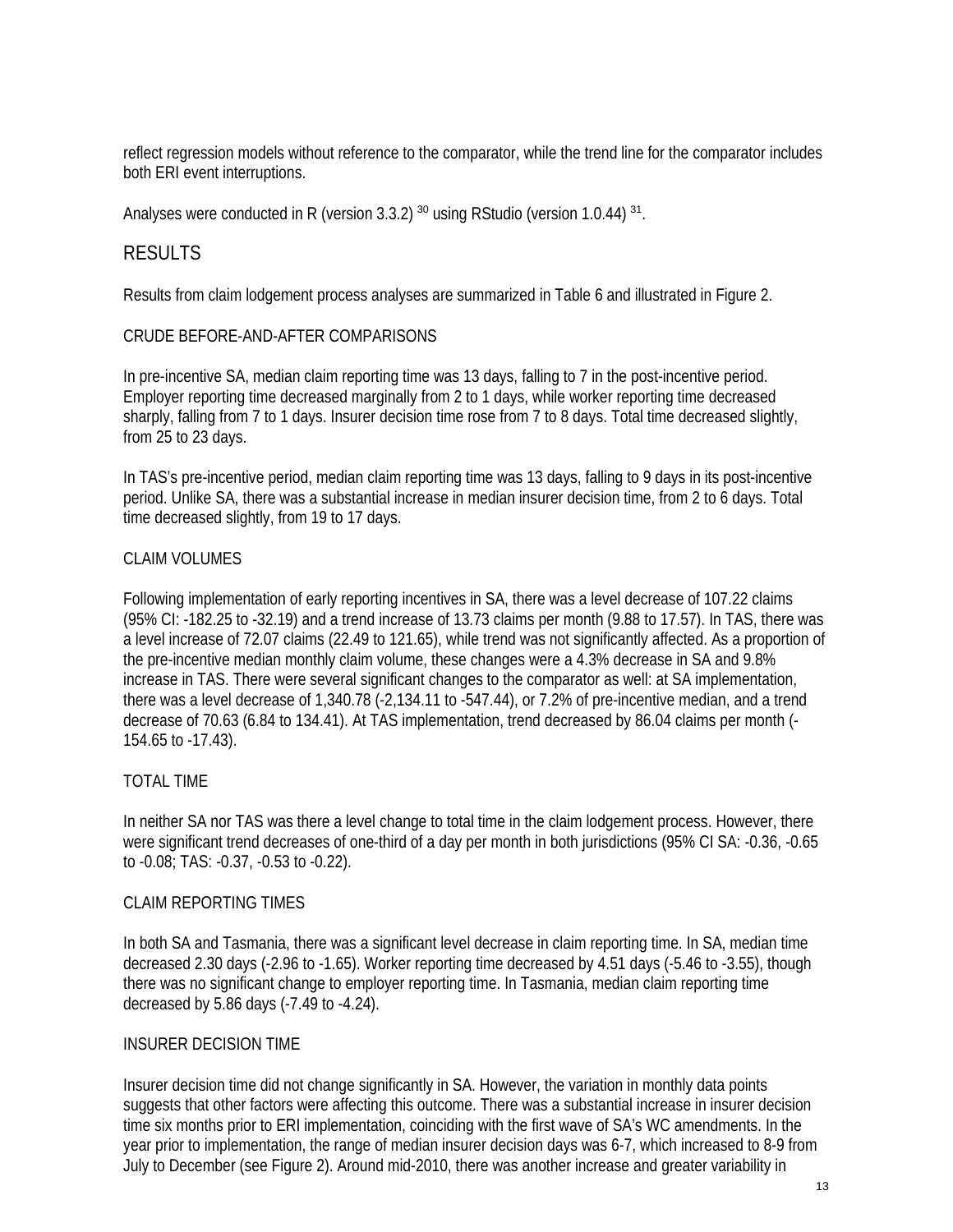insurer decision time. While flat at 7 days from January 2009 to April 2010, from May onwards the range fluctuated between 7 and 12 days.

In TAS, median insurer decision time increased by 5.03 days (4.84 to 5.22). Trend decreased slightly but significantly (0.01 days per month, -0.03 to -0.00).

|                                         | Median days (IQR)             | Post-incentive change adjusting for<br>comparator and secular trend |                             |                                |
|-----------------------------------------|-------------------------------|---------------------------------------------------------------------|-----------------------------|--------------------------------|
|                                         | Pre-Early Reporting Incentive | Post-Early Reporting<br>Incentive                                   | Level (days)                | Trend (days per<br>month)      |
| <b>Total time</b>                       |                               |                                                                     |                             |                                |
| South Australia                         | $25(14-65)$                   | $23(10 - 79)$                                                       | $-0.32$ $(-4.37 - 3.72)$    | $-0.36* (-0.65 - 0.08)$        |
| Comparator                              | $26(11 - 71)$                 | $20(9 - 59)$                                                        |                             |                                |
| Tasmania                                | $19(12 - 35)$                 | $17(9 - 38)$                                                        | $-1.00$ $(-3.26 - 1.26)$    | $-0.37***$ (-0.53 - -<br>0.22) |
| Comparator                              | $24(10-69)$                   | $19(8 - 55)$                                                        |                             |                                |
| Claim reporting time                    |                               |                                                                     |                             |                                |
| South Australia                         | $13(7 - 28)$                  | $7(2 - 19)$                                                         | $-2.30***$ $(-2.96 - 1.65)$ | $0.02$ ( $-0.02 - 0.05$ )      |
| Comparator                              | $11(5 - 27)$                  | $9(4 - 25)$                                                         |                             |                                |
|                                         |                               |                                                                     |                             |                                |
| Tasmania                                | $15(9 - 29)$                  | $9(4 - 21)$                                                         | $-5.86***$ (-7.49 - -4.24)  | $0.27$ ( $-0.39 - 0.14$ )      |
| Comparator                              | $11(4 - 27)$                  | $9(3 - 25)$                                                         |                             |                                |
| Insurer decision time                   |                               |                                                                     |                             |                                |
| South Australia                         | $7(3 - 22)$                   | $8(4-45)$                                                           | $-1.53$ $(-3.33 - 0.26)$    | $0.00$ (-0.12 - 0.12)          |
| Comparator                              | $6(2 - 27)$                   | $6(2 - 21)$                                                         |                             |                                |
|                                         |                               |                                                                     |                             |                                |
| Tasmania                                | $2(1 - 4)$                    | $6(2 - 12)$                                                         | $5.03***$ (4.84 - 5.22)     | $-0.01$ * ( $-0.03 - 0.00$ )   |
| Comparator                              | $6(2 - 21)$                   | $6(2 - 17)$                                                         |                             |                                |
| Employee reporting time                 |                               |                                                                     |                             |                                |
| South Australia                         | $7(2 - 20)$                   | $1(0-8)$                                                            | $-4.51***$ $(-5.46-.3.55)$  | $-0.03$ $(-0.08 - 0.02)$       |
| Comparator                              | $11(4 - 28)$                  | $11(4 - 29)$                                                        |                             |                                |
| <b>Employer reporting time</b>          |                               |                                                                     |                             |                                |
| South Australia                         | $2(1-6)$                      | $1(0-6)$                                                            | $-0.35$ $(-0.83 - 0.14)$    | $0.05***$ (0.02 - 0.07)        |
| Comparator                              | $6(2 - 10)$                   | $5(2 - 10)$                                                         |                             |                                |
| $p < .001$ , ** $p < .01$ , * $p < .05$ |                               |                                                                     |                             |                                |

#### TABLE 6. CRUDE BEFORE-AND-AFTER AND INTERRUPTED TIME SERIES COMPARISONS.

Note: The time periods were separated by the jurisdictions' early reporting incentive implementation date. In SA, this was 1 January 2009. In TAS, this was 1 July 2010.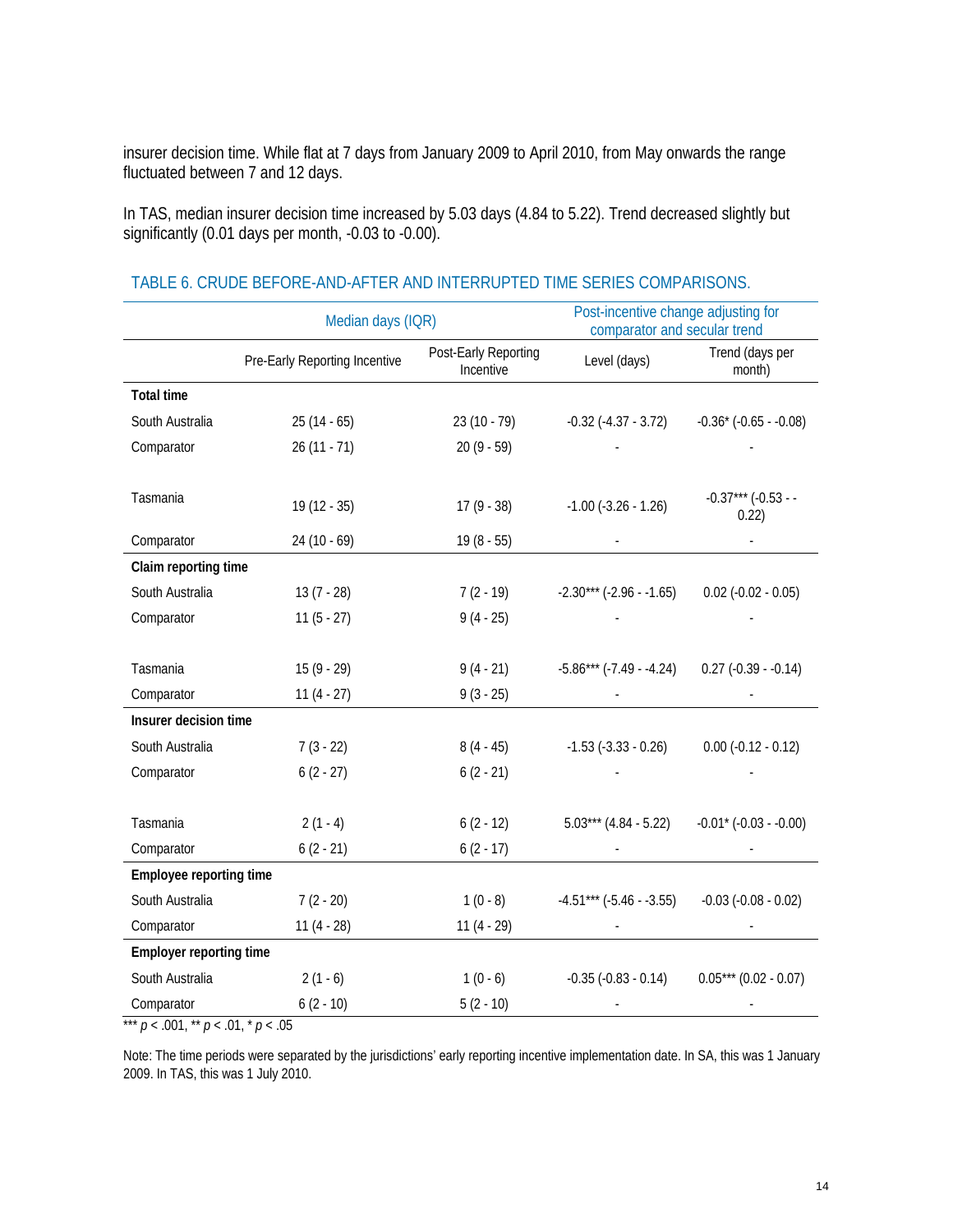FIGURE 2. SEASONALLY-ADJUSTED TREND IN MONTHLY MEDIAN CLAIM PROCESSING TIMES. Data is shown for South Australia, Tasmania and Comparator jurisdictions. The red dotted line represents the date at which the early reporting incentive was introduced in South Australia. The blue dotted line represents the date on which the incentive was introduce in Tasmania.

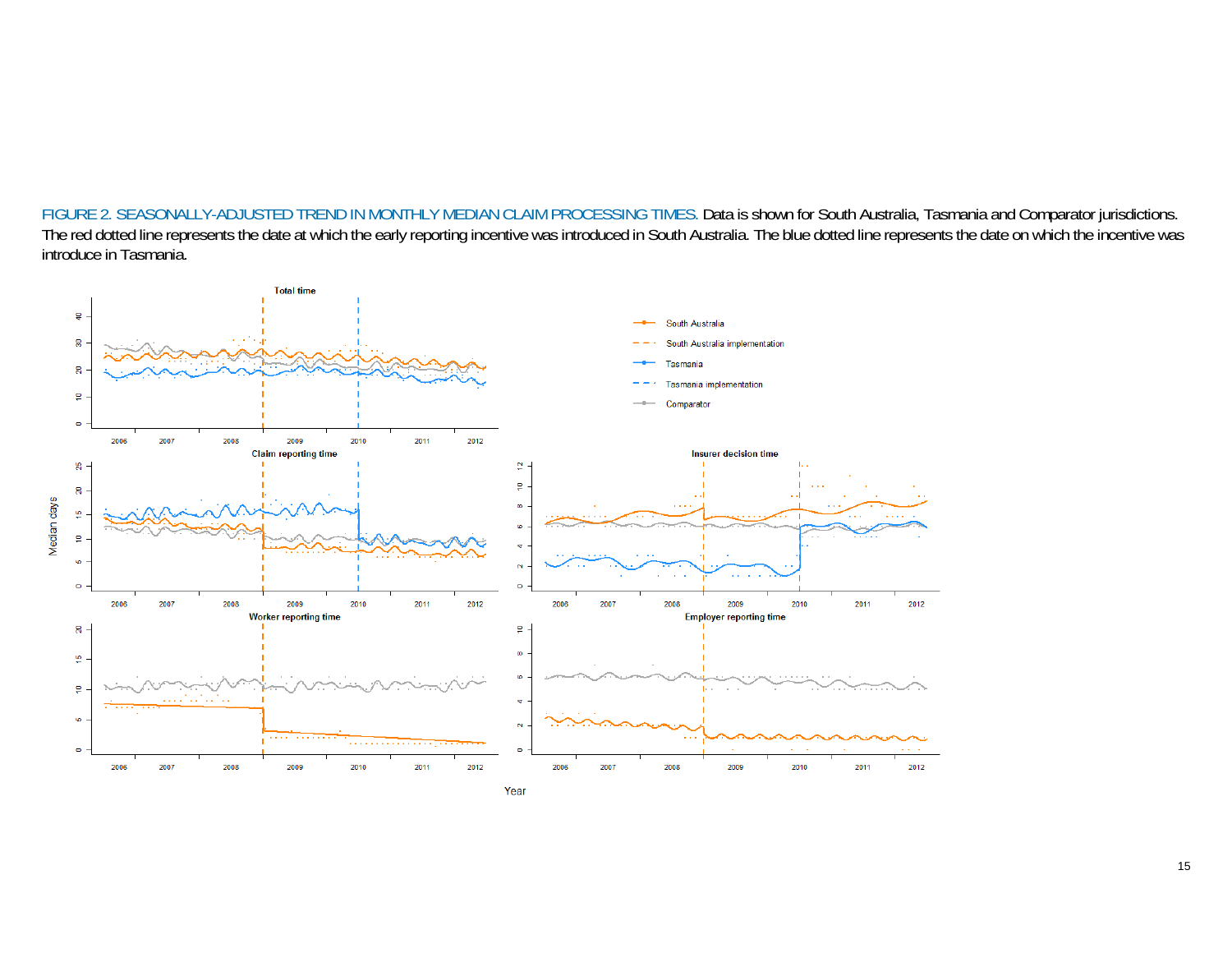### DISCUSSION AND IMPLICATIONS

South Australia and Tasmania introduced legislated employer early reporting incentives in an attempt to enable earlier provision of services and thus improve injured worker outcomes. The proposed mechanism was a reduction in employer reporting time 14. Our findings suggest in both jurisdictions, median claim reporting times decreased significantly and there were trend reductions in total time.

In South Australia we were able to assess employer reporting time and observed no changes in responses to the new legislation. This means that the incentives did not appear to impact on employer behaviour, at least in SA. One possible explanation is that the early reporting incentives were introduced as part of a package of legislative changes, including changes to provisional liability. These other changes may have impacted on employer's behaviour in ways that obviated any impact of early reporting incentives. In Tasmania we were unable to analyse employer reporting time and worker reporting time, and thus cannot attribute the observed reduction in claims reporting time to changes in employer or worker behaviour.

We observed an increase in insurer decision time in Tasmania that corresponded with the reduction in claim reporting time. As provisional liability in Tasmania grants prospective claimants access to wage replacement, treatment costs, and rehabilitation services from the date of claim lodgement, and total time in the claim lodgement process did not increase, the increase in insurer decision time may not have presented a barrier to service access. However, increased insurer decision time may still have negative effects, as it has been associated with poorer long-term physical and mental health<sup>5</sup>. It was unclear why insurer decision time in Tasmania increased. Early reporting incentives in Tasmania were enforced via the transfer of responsibility for wage replacement payments from insurers to employers. This may have increased the administrative burden for insurers (e.g., to monitor reporting dates and ensure employers cover wage replacement for each day they are responsible), in addition to whatever burden resulted from the other amendments coming into effect at the same time<sup>32</sup>. Tasmania also disperses claims management across seven insurers and there was a significant increase in monthly claim volumes in TAS. These factors may have impacted on the insurer decision times.

In SA, there appeared to be an increase in insurer decision time that coincided with the first wave of legislative amendments (though this did not include ERIs). The second increase in insurer decision time observed in mid-2010 may be due to the introduction of a new IT system for WorkCoverSA in late April 2010 33.

We were unable to identify other studies of policy impact on claim lodgement process, though we found a parliament-commissioned review of SA's amendments that included an assessment of ERIs 34. The report's authors found slight improvement in claim reporting times, which corresponded with our findings. Using a graph provided by WorkCover SA (SA's WC compensation authority at the time), the authors reported reductions in insurer decision time, which they attributed to ERIs and provisional liability. However, this time series began in the quarter ending June 2008, which according to our data was the start of a period of increased insurer decision time. The authors thus started at a higher baseline and this may have affected their interpretation of the impact of the legislative amendments..

The findings demonstrate that the ITS analysis can be applied to study the impact of changes in workers' compensation legislation using the COMPARE study dataset. The use of comparator jurisdictions in which no substantial changes were observed adds credibility to the assertion that scheme processes were impacted by the implementation of legislative changes. The findings suggest that the introduction of early reporting incentives impacted on claims processing time (time from injury/illness to claim lodgement), however the precise mechanism for this effect is difficult to determine, and we are unable to attribute the observed reduction in claims processing time to changes in employer behaviour.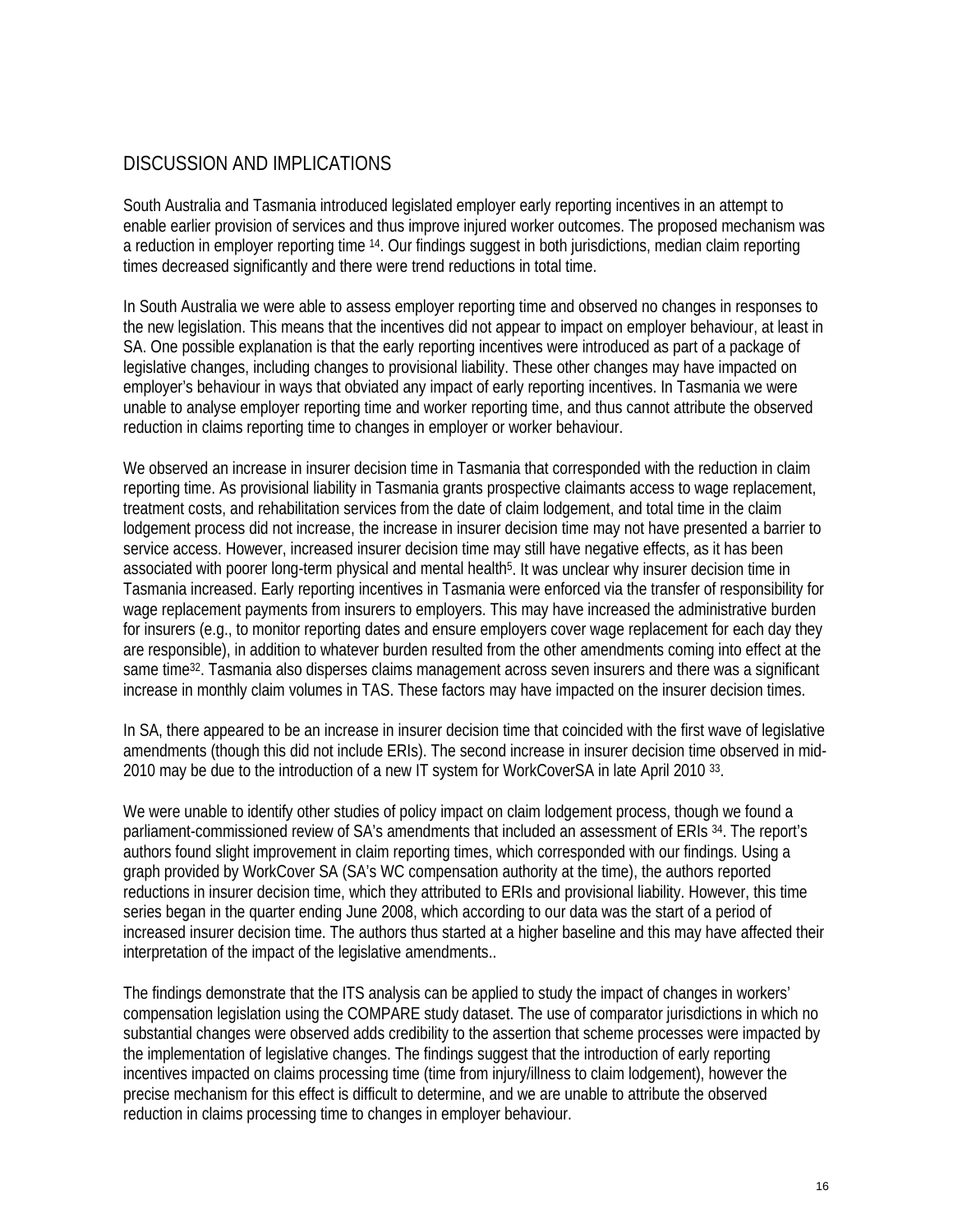# **STATISTICAL ANALYSIS – CLAIM OUTCOMES**

# BACKGROUND

The claim process analysis demonstrated that it is feasible to use the national compensation database to examine changes in claim processes following legislative amendment. The policy analysis identified at least five major changes in workers' compensation legislation in Australia over the study period which had an explicit intent to change scheme wide outcomes.

There have been multiple studies internationally examining the impact on claim duration of changes in injury compensation scheme legislation. For example Cassidy and colleagues<sup>7</sup> reported substantial reduction in claim duration following the introduction of no-fault motor vehicle accident compensation legislation in Saskatchewan. Changes to the New South Wales motor vehicle accident compensation legislation were evaluated by Cameron and colleagues<sup>8</sup> who identified improvements in health outcomes following introduction of a package of amendments.

To our knowledge no such research studies have been published in the Australian workers' compensation environment, despite there being several examples of transformative legislative change in Australian workers' compensation systems in recent years. The impact of such changes are typically subject to close scrutiny within the jurisdiction in which they occur, but are rarely the subject of research studies. There is much to learn from these population based 'natural experiments'. With appropriate national data, comparisons can be made of scheme performance before and after the change with comparator jurisdictions in which no changes occurred.

### METHODS

#### SETTING

The second study evaluates the impact of a package of legislative changes in Tasmania that were introduced 1 July 2010. These changes were intended to provide "fair and appropriate compensation to workers and their dependents for workplace injuries" and provide "prompt and effective management of workplace injuries in a manner that promotes and assists the return to work of injured workers as soon as possible" 33. Changes largely focus on the return to work and injury management model (RTWIMM). For further details on this package of changes, see Appendix B.

#### DATA

The study utilised the same database described for the claims process analysis.

Claims were selected if their lodgement date fell between 1 July 2008 and 30 June 2012, allowing two years both before and after the 1 July 2010 legislative change. These were grouped by quarter (e.g. 2008 Q1 was from 1 July 2008 to 30 September 2008) to enable larger claim volumes, allowing eight time periods either side of the legislative change. This was necessary given the smaller volume of claims in Tasmania than in other states. Further, claims from Tasmania were separated from claims from all other major jurisdictions, named herein as Australia, which was used as the comparator for all analyses.

#### OUTCOMES

The aims of these analyses were to determine whether the Tasmanian legislative change on 1 July 2010 impacted on both the volume of claims and the duration of compensated time loss. The outcomes of interest are the volume of claims and the median number of weeks spent on compensation. Only claims that resulted in some compensated time loss were included (i.e., medical-only claims were excluded). Initially, all time loss claims were examined. Following this, cases were separated into short duration (< 13 weeks total time loss) and longer duration (> 13 weeks total time loss) claims, and in each of these groups median compensated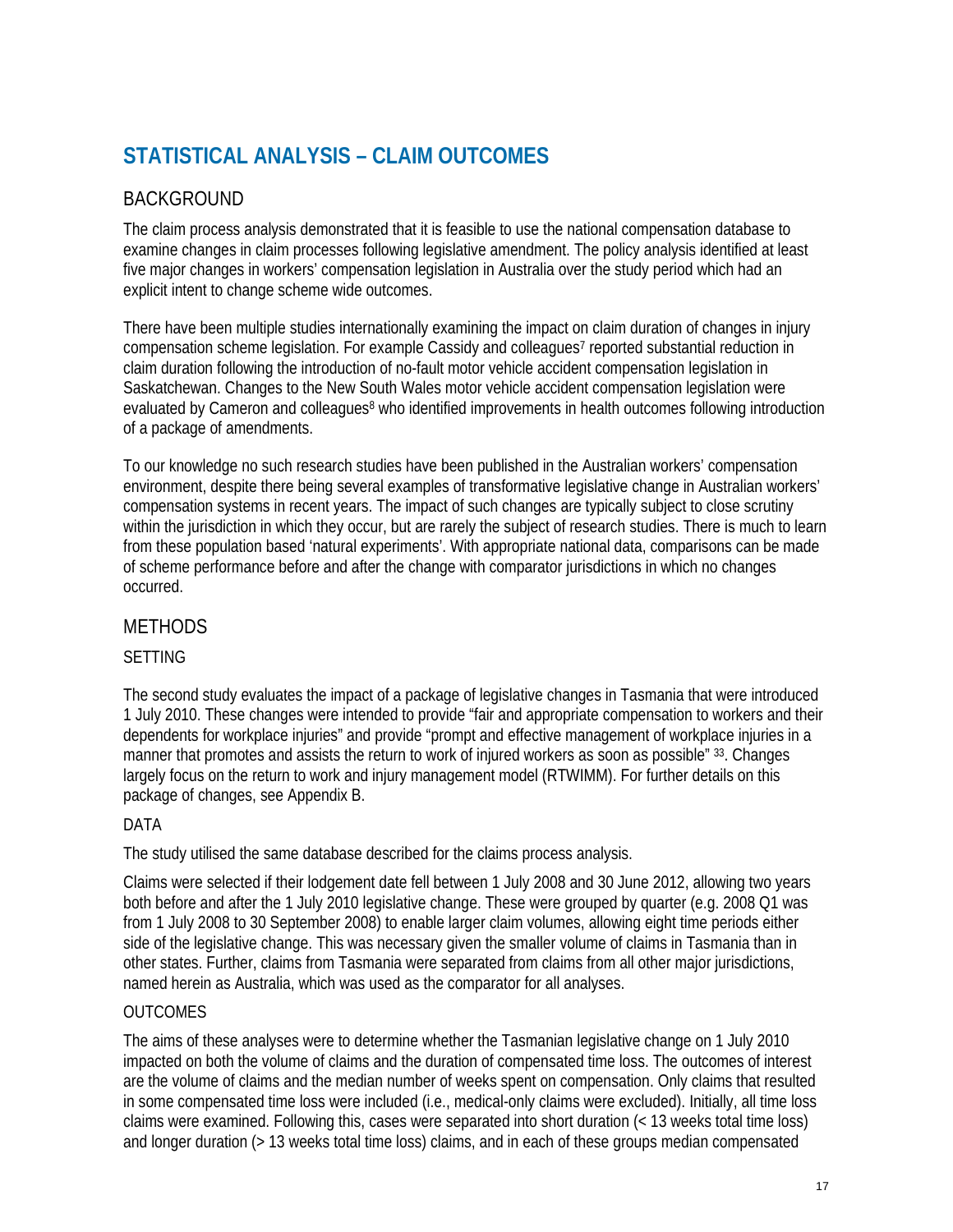time loss was calculated. Finally, the proportion of all claims receiving compensation at 13 weeks were calculated for each quarter and analysed.

#### ANALYSIS

Descriptive analyses were completed to determine the number of all and time loss claims per period in each of Tasmania and Australia, as well as the median ages and gender of the claimants. Median time loss was calculated for each period of time loss only claims. In an attempt to control for co-occurring events, the rest of Australia was used as the comparator for all analyses.

For each outcome (volume of claims, time loss, proportion), segmented regression analysis of interrupted time series was completed, using a generalised least squares model. There were eight quarters in each of the preand post-legislation change periods. In order to counteract autocorrelation, harmonic terms were added to the model (two each of sine and cosine terms for quarterly data), with only those statistically significant retained for the final model. The data were also fitted to an autoregressive-moving average (ARMA) model where necessary. Coefficients and their 95% confidence intervals were reported and their degree of statistical significance noted.

For volume of claims, a seasonally-adjusted trend line was fitted atop the raw data points for both Tasmania and Australia. A vertical dotted line to indicate the timing of the legislation change was added. All time lossrelated graphs showed the raw data points for both Tasmania and Australia as well as fitted linear lines for periods before and after the legislation change. Further, dotted linear lines were added to the post-legislation change period to represent the counterfactual, or the path that the results were likely to take should no change have occurred.

#### RESULTS

#### DESCRIPTIVE STATISTICS

In Tasmania, there were 17,943 claims in the pre-legislative change period with an average of 2,243 claims per quarter, and 18,044 claims in the post-legislative change period with an average of 2,256 claims per quarter. There were 589,362 in the rest of Australia prior to the legislative change and 587,841 following this, averaging 73,670 and 73,480 claims per quarter respectively.

Half of all claims in Tasmania in the pre-legislative period resulted in time loss, compared with 46.1% in the post period (Table 8). This proportion was higher in the rest of Australia, with 61.4% and 61.3% of claims resulting in time loss in the pre- and post-legislative periods. Median ages for both all claims and time loss claims were between 40 and 42 years, and around 35-40% of claims were from females.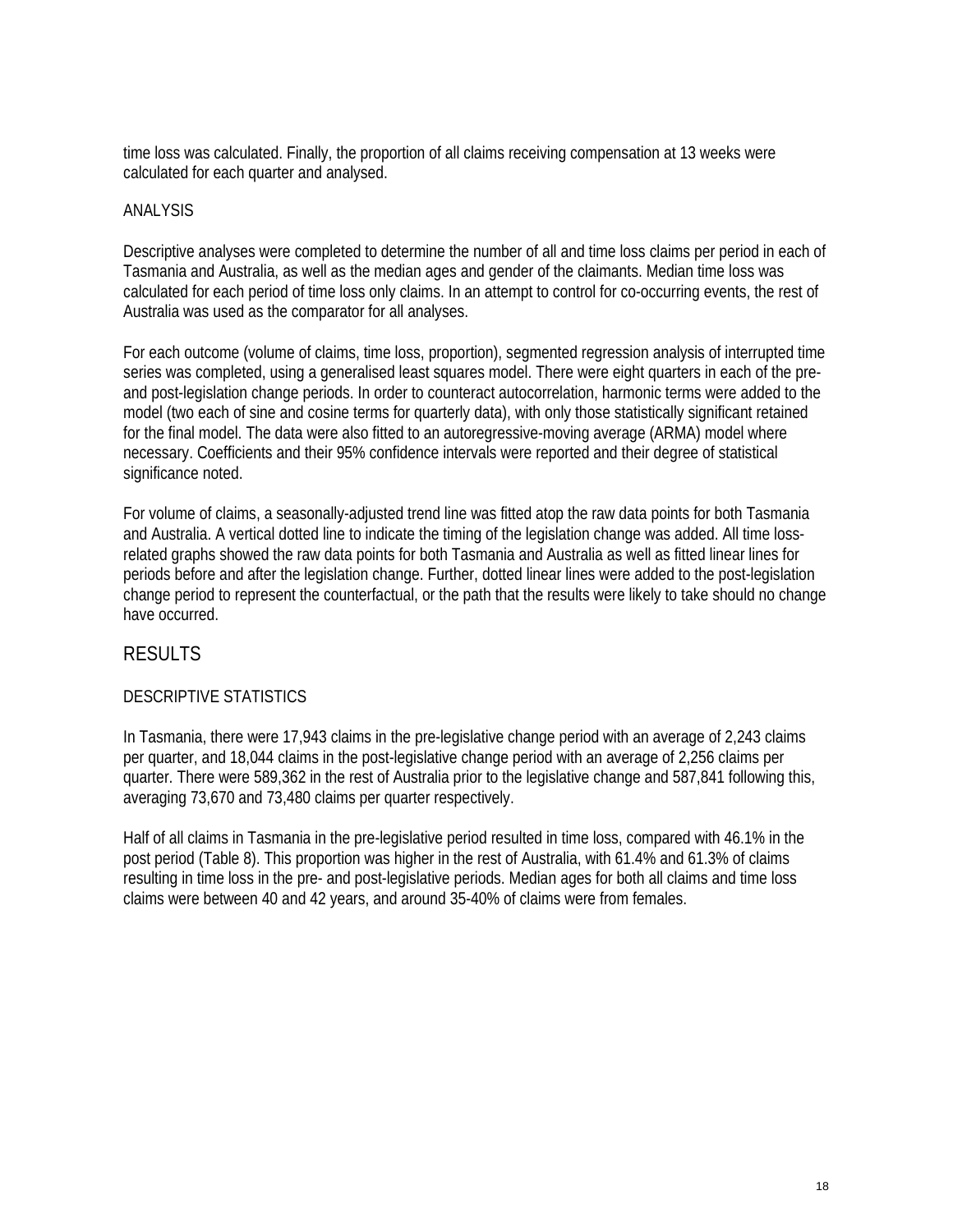|                  |                        | Pre-legislative<br>change | Post-legislative<br>change | <b>Total period</b> |
|------------------|------------------------|---------------------------|----------------------------|---------------------|
| All claims       |                        |                           |                            |                     |
|                  | Number of claims       | 17943                     | 18044                      | 35987               |
| Tasmania         | Female (%)             | 35.5                      | 36.5                       | 36.0                |
|                  | Age* (years)           | 40 (28-49)                | 41 (29-51)                 | 40 (29-50)          |
|                  | Number of claims       | 589362                    | 587841                     | 1177203             |
| Australia        | Female (%)             | 34.4                      | 35.4                       | 34.9                |
|                  | Age* (years)           | 40 (29-50)                | 41 (29-51)                 | 41 (29-51)          |
|                  | Total number of claims | 607305                    | 605885                     | 1213190             |
| Time loss claims |                        |                           |                            |                     |
|                  | Number of claims       | 9008                      | 8318                       | 17326               |
|                  | Female (%)             | 38.0                      | 40.1                       | 39.0                |
| Tasmania         | Age* (years)           | 41 (30-50)                | 42 (30-51)                 | 41 (30-51)          |
|                  | Time loss* (weeks)     | $2.5(1.0-8.0)$            | $2.9(1.0-9.3)$             | $2.7(1.0-8.6)$      |
|                  | Number of claims       | 361852                    | 360221                     | 722073              |
| Australia        | Female (%)             | 36.3                      | 37.7                       | 37.0                |
|                  | Age* (years)           | 40 (29-50)                | 41 (29-51)                 | 41 (29-51)          |
|                  | Time loss* (weeks)     | $2.2(0.7-9.5)$            | $2.4(0.8-10.4)$            | $2.3(0.7-10.0)$     |
|                  | Total number of claims | 370860                    | 368539                     | 739399              |

#### TABLE 8. DESCRIPTIVE STATISTICS OF TASMANIA AND AUSTRALIA PRE- AND POST-LEGISLATIVE CHANGE

Note: Pre-legislative change period 1 July 2008 to 30 June 2010; post-legislative change period 1 July 2010 to 30 June 2012. \*Median (interquartile range)

#### VOLUME OF CLAIMS

There were significant differences in both the volume of claims and the trend in the pre-legislative change period between Tasmania and Australia (Table 9). There was a significant increase in the volume of claims in Australia following the legislative change of 3,827 claims. There was no significant change in the trend in the volume of claims per quarter in Tasmania, relative to Australia. There was, however, a statistically significant decrease in the volume of claims following the legislative change in Tasmania relative to Australia.

Given the large discrepancy between the volume of claims in Tasmania to Australia, ITS analysis was repeated for Tasmania without comparison with the control group, Australia. In this analysis, there were no significant changes in the volume of claims or the trend in the volume of claims from pre-legislative change period to post.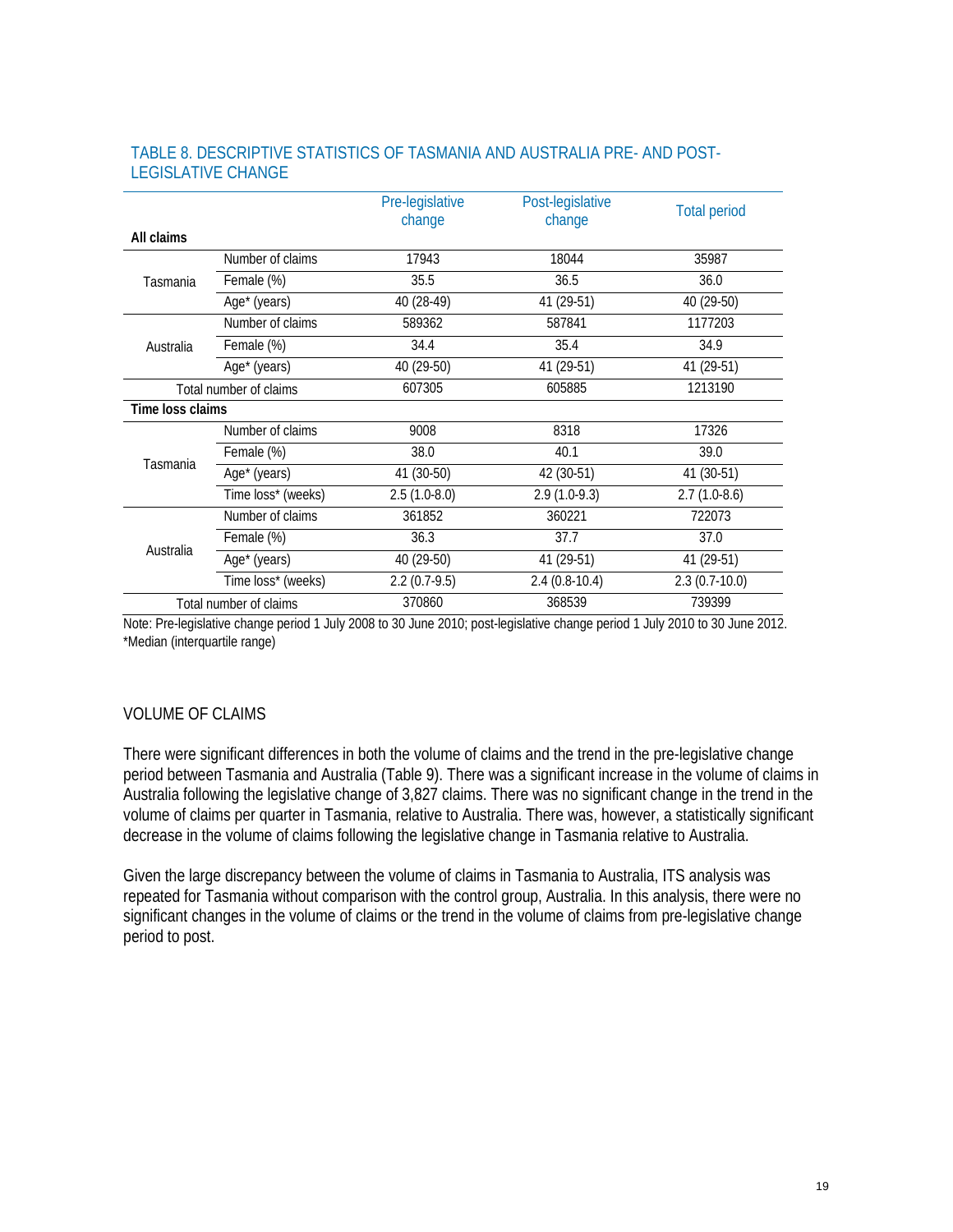|                                                             | Coefficient    | 95% Confidence interval |                    |  |
|-------------------------------------------------------------|----------------|-------------------------|--------------------|--|
|                                                             |                | Lower bound             | <b>Upper bound</b> |  |
| Pre-existing trend in Australia                             | $-562.40*$     | $-1025.34$              | $-99.47$           |  |
| Difference in groups at $t = 0$                             | $-74374.50***$ | $-77637.86$             | $-71111.14$        |  |
| Differential trend pre-legislative change                   | 654.92         | 8.68                    | 1301.16            |  |
| Level change in Australia post-legislative change           | 3827.02*       | 772.40                  | 6881.64            |  |
| Trend change in Australia post-legislative change           | 107.13         | $-539.11$               | 753.37             |  |
| Differential level change in Tasmania relative to Australia | $-4551.87*$    | $-8789.56$              | $-314.18$          |  |
| Differential trend change in Tasmania relative to Australia | $-107.71$      | $-1021.64$              | 806.21             |  |

#### TABLE 9. RESULTS FROM INTERRUPTED TIME SERIES ANALYSIS OF CLAIM VOLUME

\*\*\*  $p < .001$ , \*\*  $p < .01$ , \*  $p < .05$ 

#### FIGURE 4. SEASONALLY-ADJUSTED TREND IN QUARTERLY CLAIM VOLUMES, 1 JULY 2008 TO 30 JUNE 2012



#### ALL TIME LOSS CLAIMS

In the pre-legislative change period, there were no significant differences between the median number of weeks lost in Tasmania and Australia. Following the legislative change, there was a decrease in the median number of weeks lost in Tasmania, however this was not significant. Relative to the rest of Australia, there was a significant increase in the trend in Tasmania of 0.11 weeks per quarter.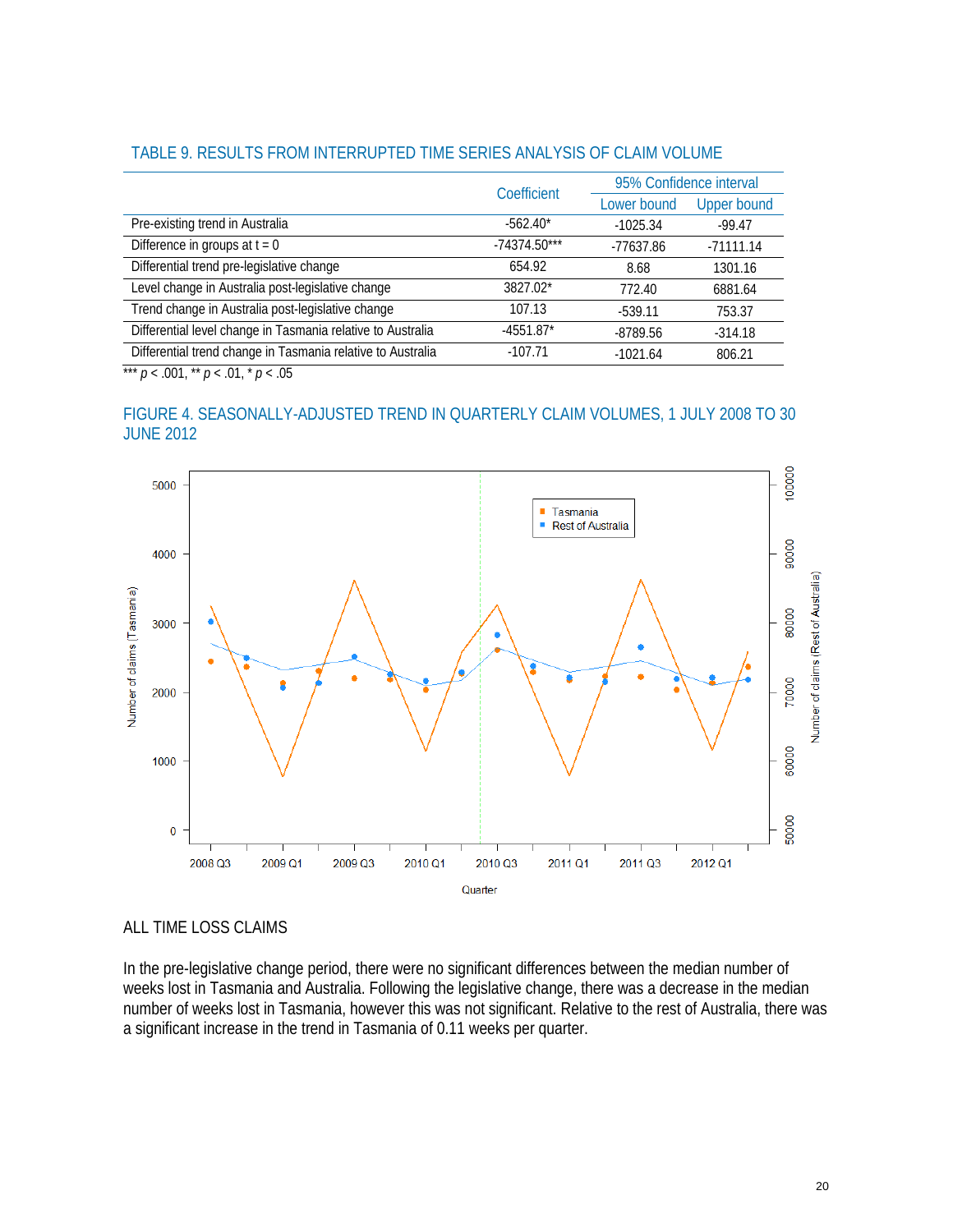#### TABLE 10. RESULTS FROM INTERRUPTED TIME SERIES ANALYSIS OF ALL TIME LOSS CLAIMS (IN MEDIAN WEEKS)

|                                                             | Coefficient | 95% Confidence interval |                    |  |
|-------------------------------------------------------------|-------------|-------------------------|--------------------|--|
|                                                             |             | Lower bound             | <b>Upper bound</b> |  |
| Pre-existing trend in Australia                             | 0.005       | $-0.042$                | 0.051              |  |
| Difference in groups at $t = 0$                             | 0.204       | $-0.128$                | 0.536              |  |
| Differential trend pre-legislative change                   | 0.023       | $-0.043$                | 0.089              |  |
| Level change in Australia post-legislative change           | 0.147       | $-0.167$                | 0.460              |  |
| Trend change in Australia post-legislative change           | $-0.001$    | $-0.065$                | 0.064              |  |
| Differential level change in Tasmania relative to Australia | $-0.453$    | $-0.896$                | $-0.010$           |  |
| Differential trend change in Tasmania relative to Australia | $0.111*$    | 0.020                   | 0.203              |  |

\*\*\*  $p < .001$ , \*\*  $p < .01$ , \*  $p < .05$ 

#### FIGURE 5. MEDIAN WEEKS' TIME LOST PER QUARTER FOR ALL TIME LOSS CLAIMS, OBSERVED AND EXPECTED



Note: the dotted line represents the counterfactual (expected trend should no intervention have occurred) and the green midline represents the time the intervention occurred.

#### TIME LOSS LESS THAN 13 WEEKS

There was a significant difference in the median number of weeks lost prior to the legislative change between Tasmania and Australia. Following the legislative change, there were no significant changes in Tasmania to the median number of weeks lost, nor the trend over time, relative to Australia.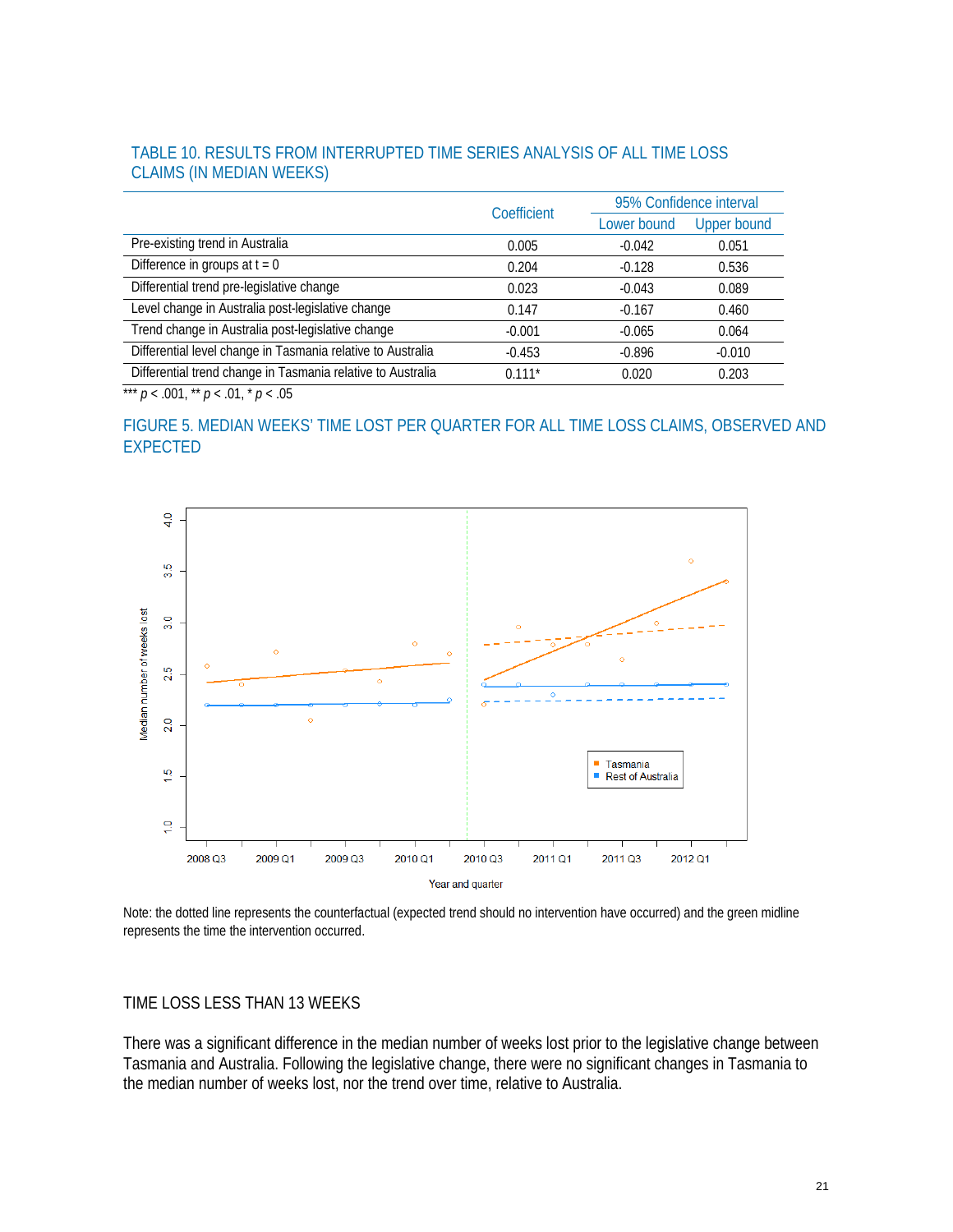#### TABLE 11. RESULTS FROM INTERRUPTED TIME SERIES ANALYSIS OF TIME LOSS LESS THAN 13 WEEKS (IN MEDIAN WEEKS)

|                                                             | Coefficient | 95% Confidence interval |                    |  |
|-------------------------------------------------------------|-------------|-------------------------|--------------------|--|
|                                                             |             | Lower bound             | <b>Upper bound</b> |  |
| Pre-existing trend in Australia                             | 0.02        | $-0.02$                 | 0.06               |  |
| Difference in groups at $t = 0$                             | $0.51*$     | 0.26                    | 0.77               |  |
| Differential trend pre-legislative change                   | 0.01        | $-0.04$                 | 0.06               |  |
| Level change in Australia post-legislative change           | 0.02        | $-0.21$                 | 0.25               |  |
| Trend change in Australia post-legislative change           | $-0.02$     | $-0.07$                 | 0.03               |  |
| Differential level change in Tasmania relative to Australia | $-0.30$     | $-0.63$                 | 0.03               |  |
| Differential trend change in Tasmania relative to Australia | 0.06        | $-0.01$                 | 0.13               |  |

\*\*\*  $p < .001$ , \*\*  $p < .01$ , \*  $p < .05$ 

#### FIGURE 6. MEDIAN WEEKS' TIME LOST PER QUARTER FOR CLAIMS WITH LESS THAN 13 WEEKS' TIME LOSS, OBSERVED AND EXPECTED



Note: the dotted line represents the counterfactual (expected trend should no intervention have occurred) and the green midline represents the time the intervention occurred.

#### TIME LOSS GREATER THAN OR EQUAL TO 13 WEEKS

In the period before the legislative change, there were significant differences in the median number of weeks lost and the differential trend between the groups. Initially, the number of weeks lost in Australia was 11.1 weeks higher than Tasmania, and Tasmania had an increasing trend of 0.6 weeks per quarter. Following the legislative changes, there were no significant changes in the median number of weeks lost or the trend over time in Tasmania relative to Australia.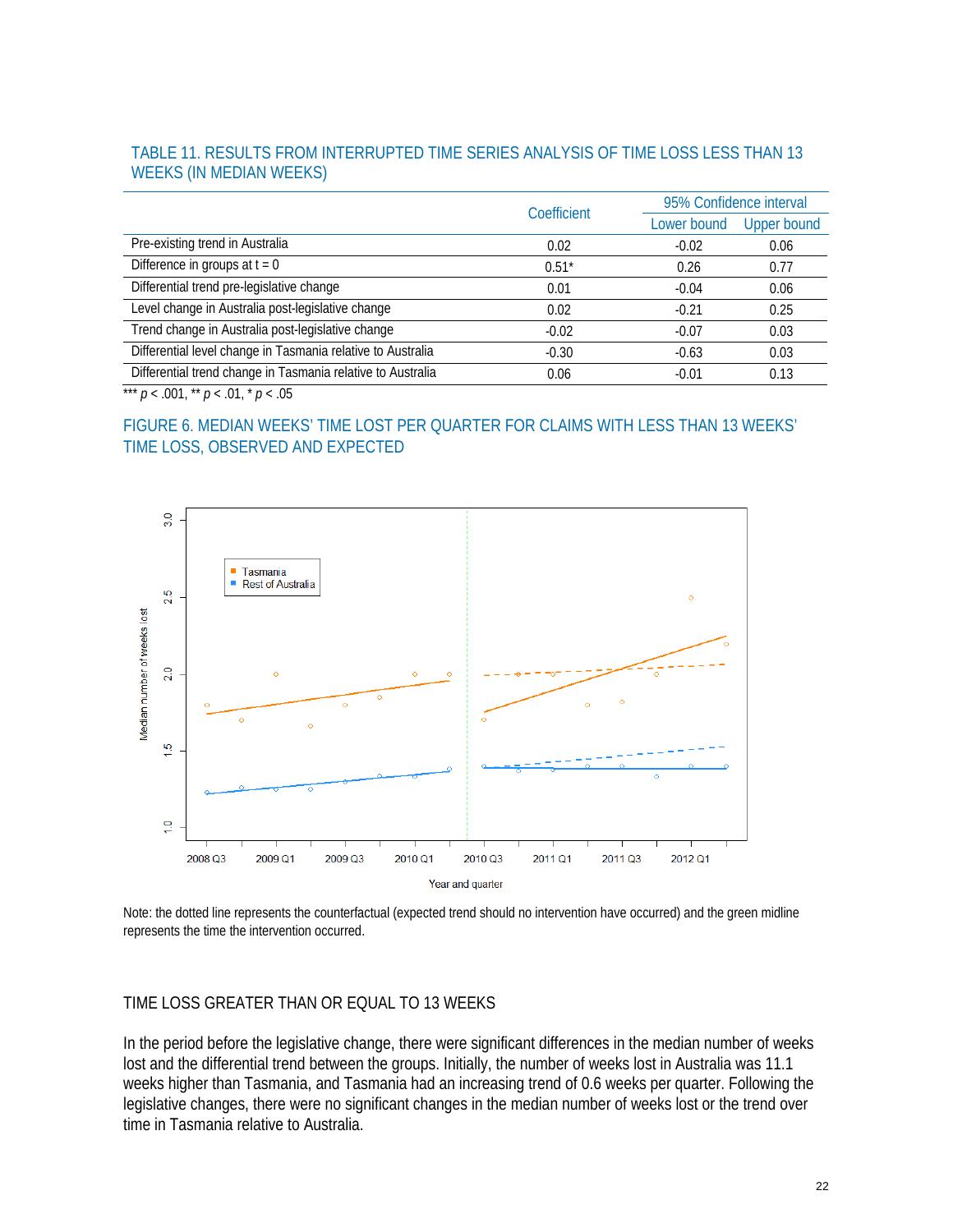#### TABLE 12. RESULTS FROM INTERRUPTED TIME SERIES ANALYSIS OF TIME LOSS GREATER THAN OR EQUAL TO 13 WEEKS (IN MEDIAN WEEKS)

|                                                             | Coefficient | 95% Confidence interval |                    |
|-------------------------------------------------------------|-------------|-------------------------|--------------------|
|                                                             |             | Lower bound             | <b>Upper bound</b> |
| Pre-existing trend in Australia                             | $-0.07$     | $-0.38$                 | 0.25               |
| Difference in groups at $t = 0$                             | $-11.15***$ | $-13.38$                | $-8.92$            |
| Differential trend pre-legislative change                   | $0.63**$    | 0.19                    | 1.08               |
| Level change in Australia post-legislative change           | 1.50        | $-0.60$                 | 3.61               |
| Trend change in Australia post-legislative change           | $-0.39$     | $-0.82$                 | 0.03               |
| Differential level change in Tasmania relative to Australia | $-1.67$     | $-4.64$                 | 1.31               |
| Differential trend change in Tasmania relative to Australia | $-0.25$     | $-0.85$                 | 0.35               |

\*\*\*  $p < .001$ , \*\*  $p < .01$ , \*  $p < .05$ 

#### FIGURE 7. MEDIAN WEEKS' TIME LOST PER QUARTER FOR CLAIMS WITH GREATER THAN OR EQUAL TO 13 WEEKS' TIME LOSS, OBSERVED AND EXPECTED



Note: the dotted line represents the counterfactual (expected trend should no intervention have occurred) and the green midline represents the time the intervention occurred.

#### PROPORTION ON BENEFITS AT 13 WEEKS

The pre-existing difference between the groups was significant, with Tasmania having 2.9% fewer claimants still on benefits at 13 weeks than the rest of Australia. There was no significant change in the proportion off work at 13 weeks following the legislative change.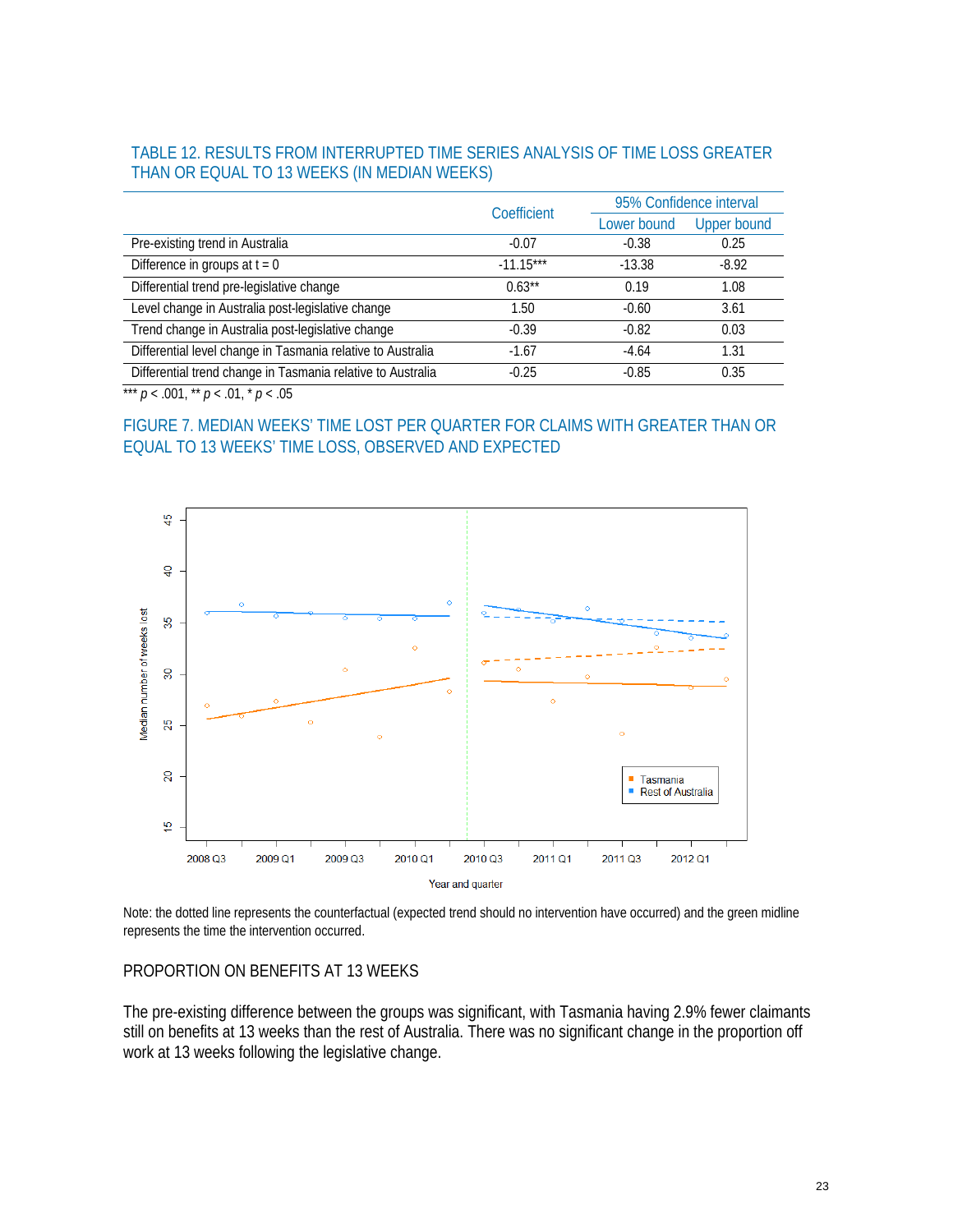#### TABLE 13. RESULTS FROM INTERRUPTED TIME SERIES ANALYSIS OF THE PROPORTION OF THOSE ON BENEFITS AT 13 WEEKS

|                                                             | Coefficient | 95% Confidence interval |                    |
|-------------------------------------------------------------|-------------|-------------------------|--------------------|
|                                                             |             | Lower bound             | <b>Upper bound</b> |
| Pre-existing trend in Australia                             | 0.05        | $-0.167$                | 0.28               |
| Difference in groups at $t = 0$                             | $-2.92**$   | $-4.49$                 | $-1.35$            |
| Differential trend pre-legislative change                   | $-0.20$     | $-0.51$                 | 0.11               |
| Level change in Australia post-legislative change           | 0.95        | $-0.52$                 | 2.42               |
| Trend change in Australia post-legislative change           | $-0.05$     | $-0.36$                 | 0.26               |
| Differential level change in Tasmania relative to Australia | 0.94        | $-1.15$                 | 3.02               |
| Differential trend change in Tasmania relative to Australia | 0.43        | $-0.01$                 | 0.86               |

\*\*\* *p* < .001, \*\* *p* < .01, \* *p* < .05

#### FIGURE 8. PROPORTION ON BENEFITS AT 13 WEEKS PER QUARTER, OBSERVED AND EXPECTED



Note: the dotted line represents the counterfactual (expected trend should no intervention have occurred) and the green midline represents the time the intervention occurred.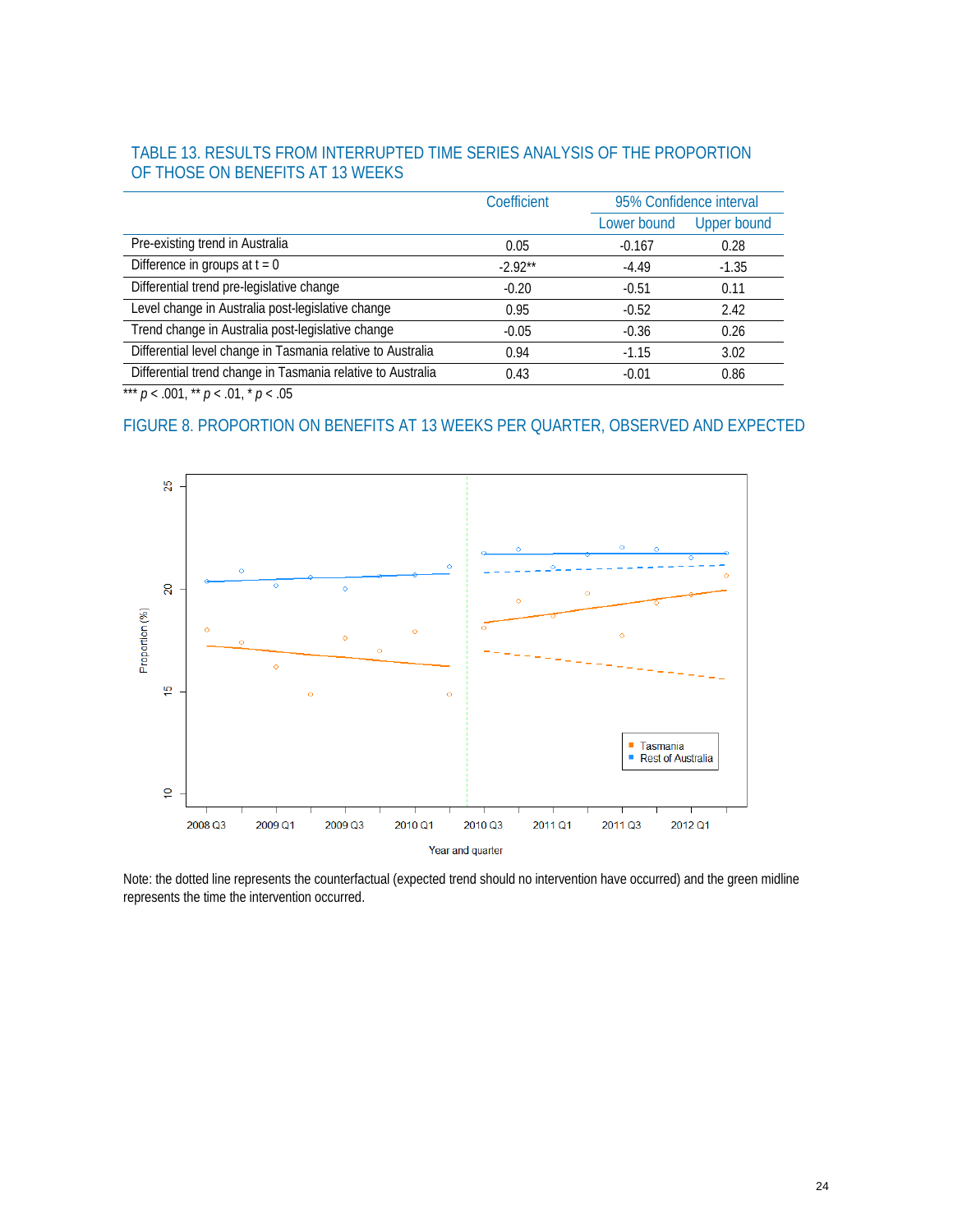### DISCUSSION AND IMPLICATIONS

Tasmania introduced a package of legislative changes with the aim of providing fairer compensation to injured/ill workers and their dependents, and more effective management of workplace injuries to enable earlier and more effective return to work outcomes. Findings from this study suggest that these changes had little significant impact on both the volume of claims and their time spent on compensation. This study did not evaluate changes to the fairness of the compensation process.

There was a statistically significant decrease in the volume of claims following the legislative change in Tasmania when compared with Australia, however this was not significant when analysis focused on Tasmania alone. This could be due to the large discrepancy between claim volumes in Tasmania and Australia, and therefore to better determine any considerable changes a more appropriate comparator should be determined. When examining crude volumes before and after the legislative change, there are no substantial changes.

In general for all time loss claims, the median number of weeks spent on compensation was higher in Tasmania compared with Australia. For claims lodged after 1 July 2010, there was an initial (but not statistically significant) decrease in time loss in Tasmania, yet there was a significant increasing trend. This finding suggests that the legislative amendments did not achieve their stated objective of improving return to work outcomes, and may have contributed to a gradual increase in the time spent on compensation among Tasmanian WC claimants.

For less severe claims (resulting in less than 13 weeks' time loss), Tasmania recorded significantly greater median time loss than the rest of Australia. There was no significant change in time loss following the legislative change, which suggests either that the RTWIMM was not as effective at returning injured workers to work as predicted, or that there is insufficient statistical power to detect changes.

One of the legislative amendments introduce in the Tasmanian changes was a change to the timing of stepdowns in the income benefits. Previously, after 13 weeks on the scheme, compensation dropped from 100% to 85% of the weekly payment 35. Following the legislative change, this did not occur until 26 weeks 33. In theory this change reduces the financial incentive for injured workers to return to work in the post change period, as there is no financial disadvantage to staying on compensation after between 13 and 26 weeks. More severe claims (resulting in 13 or more weeks' time loss) spent less time on compensation in Tasmania than the rest of Australia, the opposite pattern to that observed for less severe claims. Further, there were a greater proportion of claims that reach 13 weeks' time loss in Australia than in Tasmania. There were no significant changes in the median number of weeks lost following the legislative change. Despite an increase in both the proportion of claims that reach 13 weeks' time loss and increasing trend following the legislative change in Tasmania, these were not statistically significant. This suggests that the delays to step-downs did not have a statistically significant impact, or that other factors were operating to minimise any such impact.

Whilst the time spent on compensation did not change significantly in Tasmania following the legislative amendments, other outcomes not able to be measured through the COMPARE database may have been affected. For example, it is possible that workers were provided with greater levels of support or had a different experience, and/or that their health status was improved. These outcomes are not able to be using the COMPARE dataset, and this is one limitation of the study.

The package of changes introduced in Tasmania sought to improve return to work outcomes by providing more effective injury management and greater support, and provide a fairer and more appropriate system to those who were more severely injured. Tasmania introduced legislation that sought to reduce the time spent on compensation, yet increase the level of compensation provided to workers whose time loss exceeded 13 weeks. The overall effects on time loss, which showed a significant increase in trend in the median number of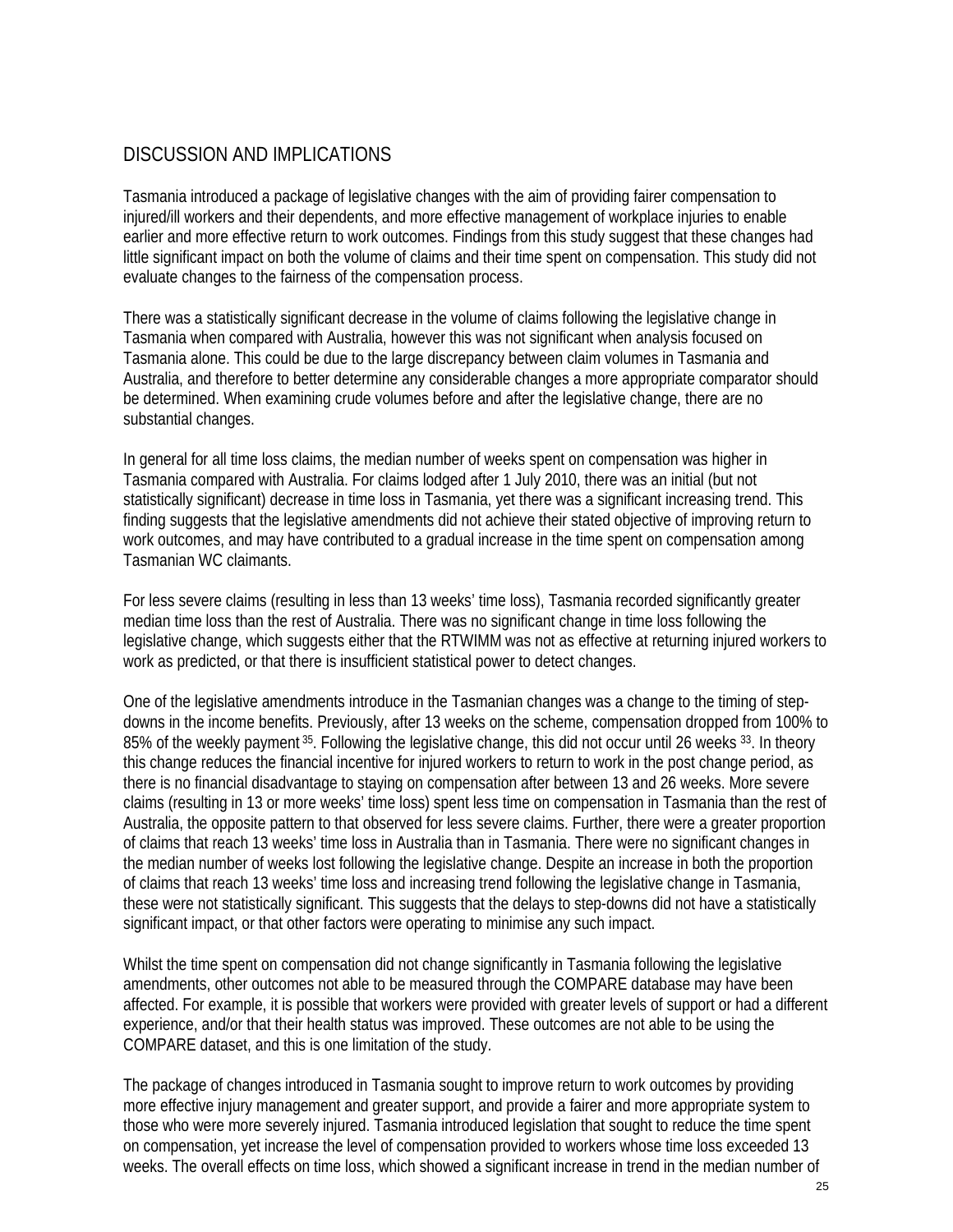weeks lost, are difficult to attribute to any single element of the package of changes introduced in Tasmania in July 2010, however they do demonstrate a potentially unanticipated negative impact of the legislative amendments. The impact of other factors beyond the legislative amendments cannot be discounted, and these have not been specifically assessed in this study.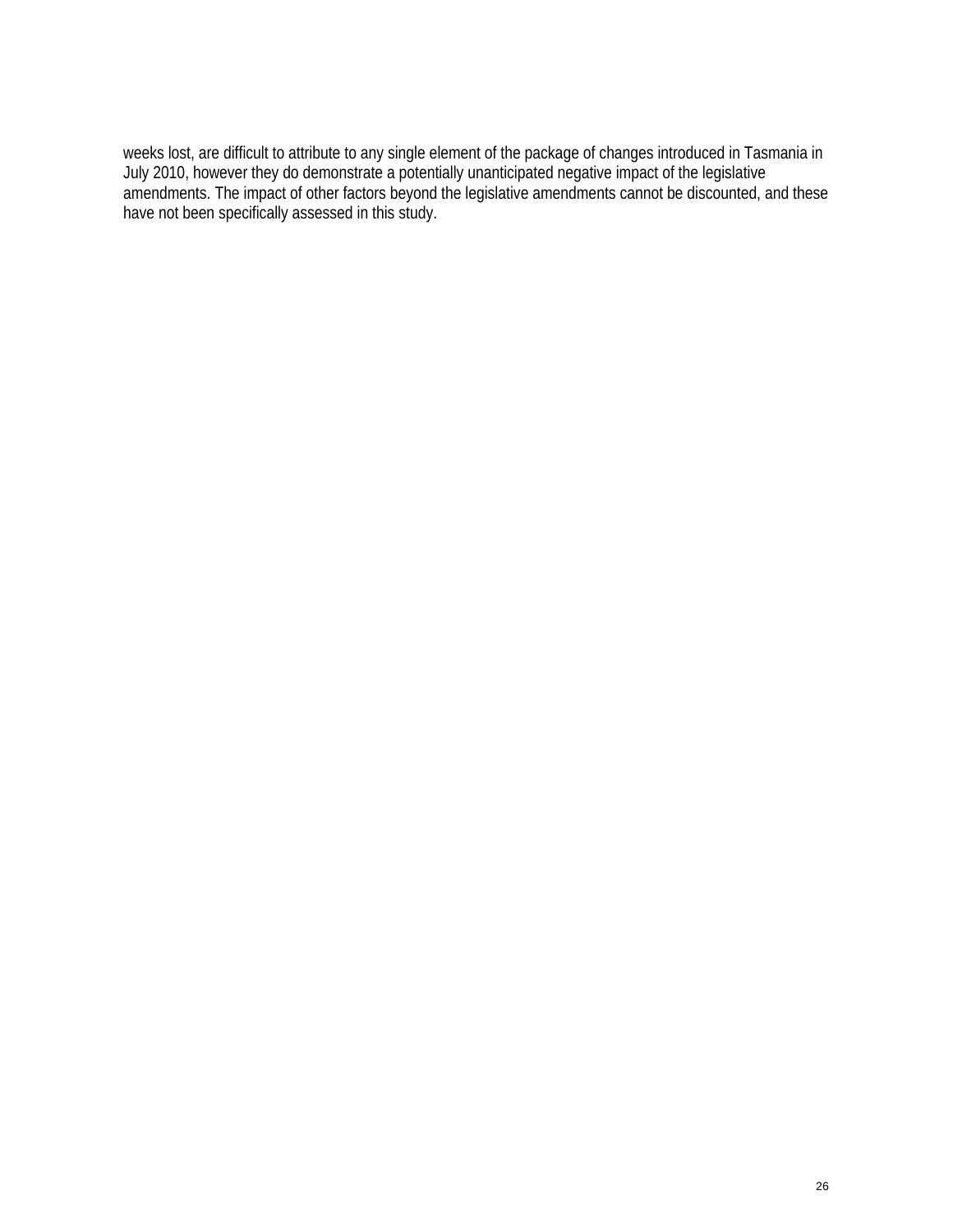# **SUMMARY AND CONCLUSIONS**

This study developed a method to identify and characterise changes in workers compensation legislation. We identified a total of sixty such changes across the nine major Australian jurisdictions over a 12 year time period – representing an average of 5 changes per annum. Of these we identified that 20% could be characterised as major changes, with a clear policy intent to modify worker outcomes including return to work. In at least five instances we hold sufficient data within the COMPARE dataset to evaluate the impact of these changes on claim outcomes.

Evaluation of employer financial reporting incentives in South Australia and Tasmania suggest that early reporting incentives reduce claim reporting time. However, there were possible indirect effects on insurer decision time, which may have been due to the early reporting incentives being implemented as part of a larger package of amendments. Further, the lack of effect of the incentive target, employer reporting time, in South Australia raises questions about the mechanism by which the time savings were achieved.

Evaluation of the package of legislative amendments introduced in Tasmania in July 2010 demonstrated little impact on claim volume, and a small but statistically significant increase in the trend of time loss. This increase amounted to 0.1 additional days of compensated time loss per quarter after the legislative amendment, compared with the rest of Australia. Injured Tasmanian workers with less severe injuries have significantly greater time on compensation than those in the rest of Australia, yet those with more severe injuries have less time. We did not evaluate the impact of the Tasmanian changes on worker experiences.

The study has demonstrated that ITS analysis can be applied to national workers' compensation data and can be used to evaluate the impact of legislative amendments on system relevant outcomes. The study also developed some markers of claims processes (claim lodgement processing time) in addition to the existing COMPARE study outcomes of compensated time lost and claim counts.

#### STRENGTHS AND LIMITATIONS

One of this study's main strengths was the use of a powerful quasi-experimental research design, the ITS, on population-based datasets, incorporation of multiple baselines, a comparator, and adjustments for seasonality and autocorrelation. The number of observations exceeded most recommended minimums and allowed for greater certainty about seasonal and autocorrelation adjustments. For the claim process analysis, we evaluated several time periods within the claim lodgement process, exploring both the early reporting incentive target, claim and employer reporting times, and areas that could have been indirectly affected. We also evaluated several outcomes relative to claim duration, including median weeks' time lost, and shorter and longer duration claims.

The study had several limitations. For the claim process analysis, the early reporting incentives were part of larger legislative packages, meaning there were numerous co-occurring events specific to both states that likely affected aspects of the claim lodgement process. While the comparator controlled for co-occurring events with Australian-wide impacts such as the GFC, it was unable to control for these local events. The staggered introduction of South Australia's amendments appears to have confounded insurer decision time, as did the introduction of a new IT system. Similarly the Tasmanian changes in 2010 included multiple cooccurring events which makes it difficult to attribute any observed changes in claim outcomes to a specific policy setting. Completion of multiple before-and-after analyses in multiple jurisdictions may provide more useful information on the impact of specific policy settings. Methods such as cross-case analysis may enable identification and isolation of positive and negative policy settings for claims duration.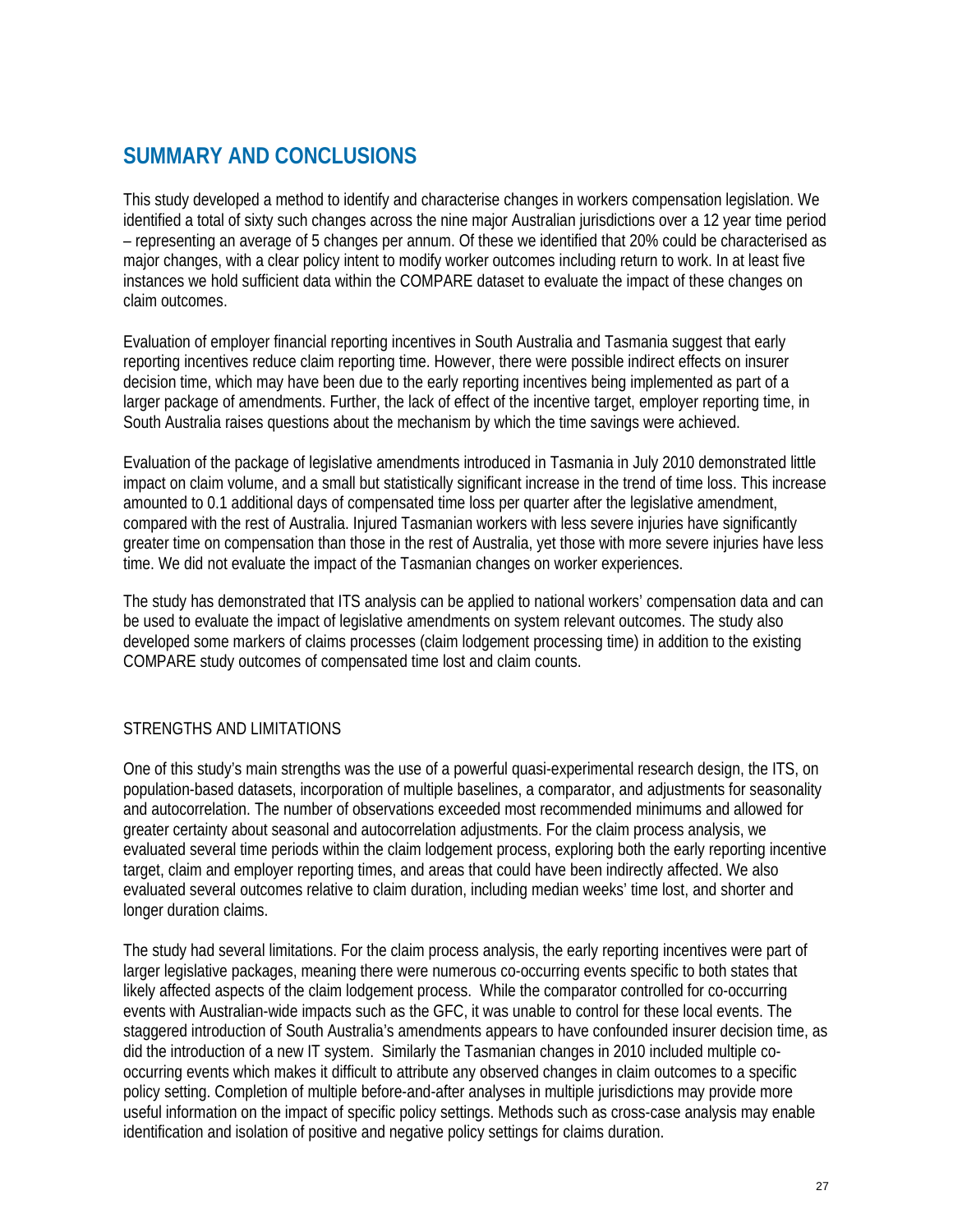#### NEXT STEPS

Having established a method for using national claims data to evaluate the impact of legislative changes in single or multiple jurisdictions, the research team plans to extend this analysis to the remaining identified major legislative changes. This will involve analysis of the changes in New South Wales in 2012, Victoria in 2006 and 2010, and South Australian in 2008. We will explore the potential to evaluate the impact of the change in the Comcare jurisdiction in 2007 and 2010.

Completion of these analyses will provide a set of findings that combined, will provide a unique insight into the impact of policy change on claim processes and outcomes. The research team will seek input from the jurisdictions to assist in the interpretation of study findings. We intend to use cross-case comparison (a case study method that will involve comparing findings from each of the various 'cases' or examples of legislative change) will be used to identify common factors that impact on outcomes and/or differences contributing to unique, jurisdiction specific outcomes. Findings will be presented back to participating jurisdictions initially through the study advisory group.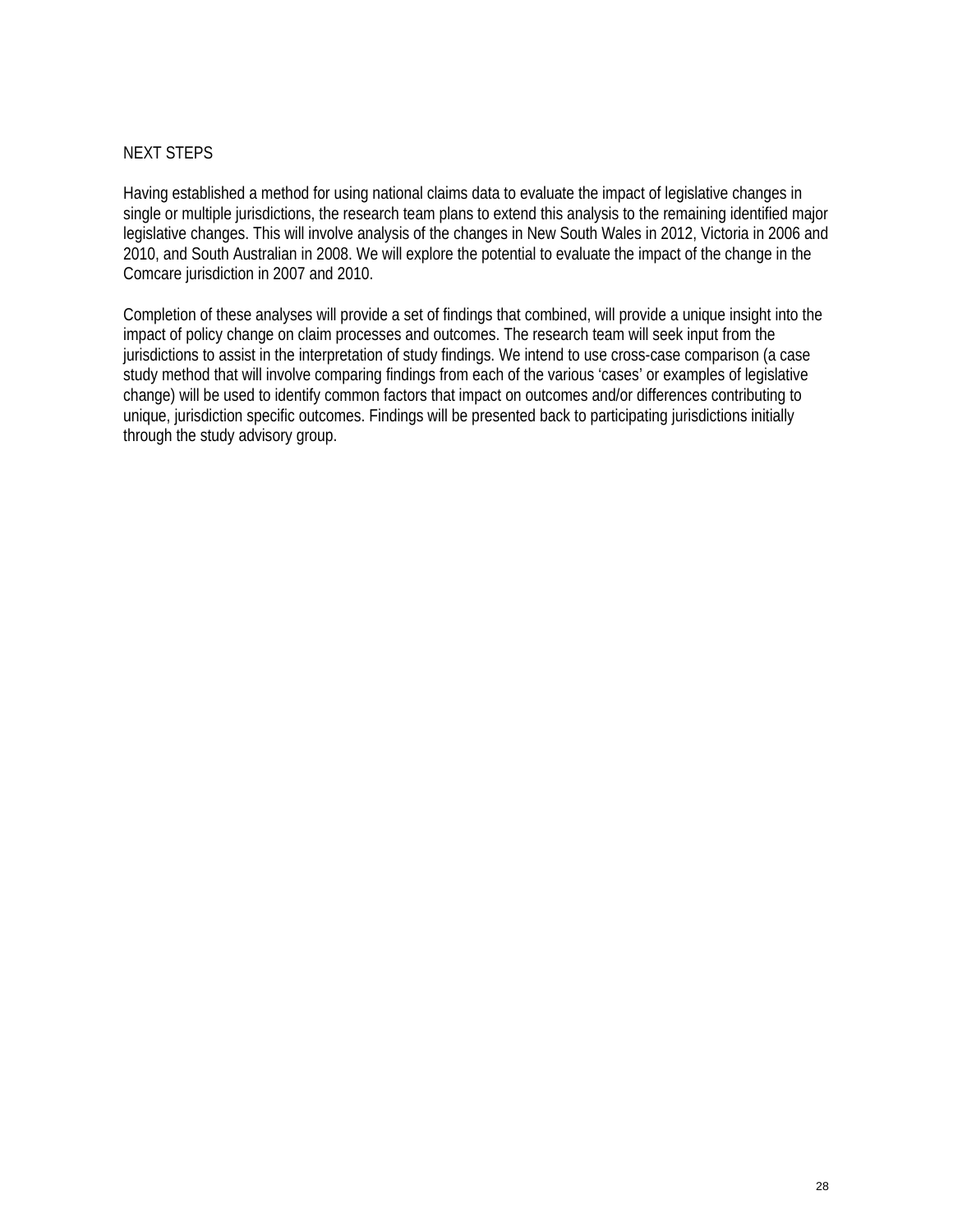# **APPENDIX**

### A: EARLY REPORTING INCENTIVES

In SA, ERIs came into effect on 1 January 2009 as part of a broader set of WC amendments under the Workers Rehabilitation and Compensation (Scheme Review) Amendment Act 2008 17. From this date, employers who lodged a WC claim within two working days of becoming aware of an injury were given a rebate on their excess 17, which could amount to the first 14 calendar days of wage loss payments, or up to \$2,335.60 per week for two weeks 36. As implemented in SA, ERIs were intended as a bonus to employers who performed better than the minimum required <sup>14 16</sup>. The statutory five-day period to lodge a WC claim, enforced with a fine of up to AUD \$1,000 for late lodgement 37, remained in place. At the time, WC claims in SA were managed by one private claims agent 36.

Eighteen months later, TAS implemented a similar set of ERIs as part of the Workers Rehabilitation and Compensation Amendment Act 2009 18. From 1 July 2010, employers were required to report an injury to their WC insurer within three days of receipt of a claim or notification of injury. For each day exceeding this, employers would become responsible for wage replacement payments 18. In TAS, ERIs were suggested partly in response to a growing proportion of claims that were reported outside the existing statutory five-day period. By 2005/06, nearly one-quarter of claims took six days or longer to report 14. TAS retained a statutory five day period to lodge a claim <sup>18</sup>. At the time, WC claims in TAS were managed by seven private insurers 36.

In both jurisdictions, ERIs were part of a larger package of WC legislative amendments. TAS implemented all legislative amendments at one time, while SA implemented them over the course of two years in five stages beginning 1 July 2008, six months prior to ERIs coming into effect.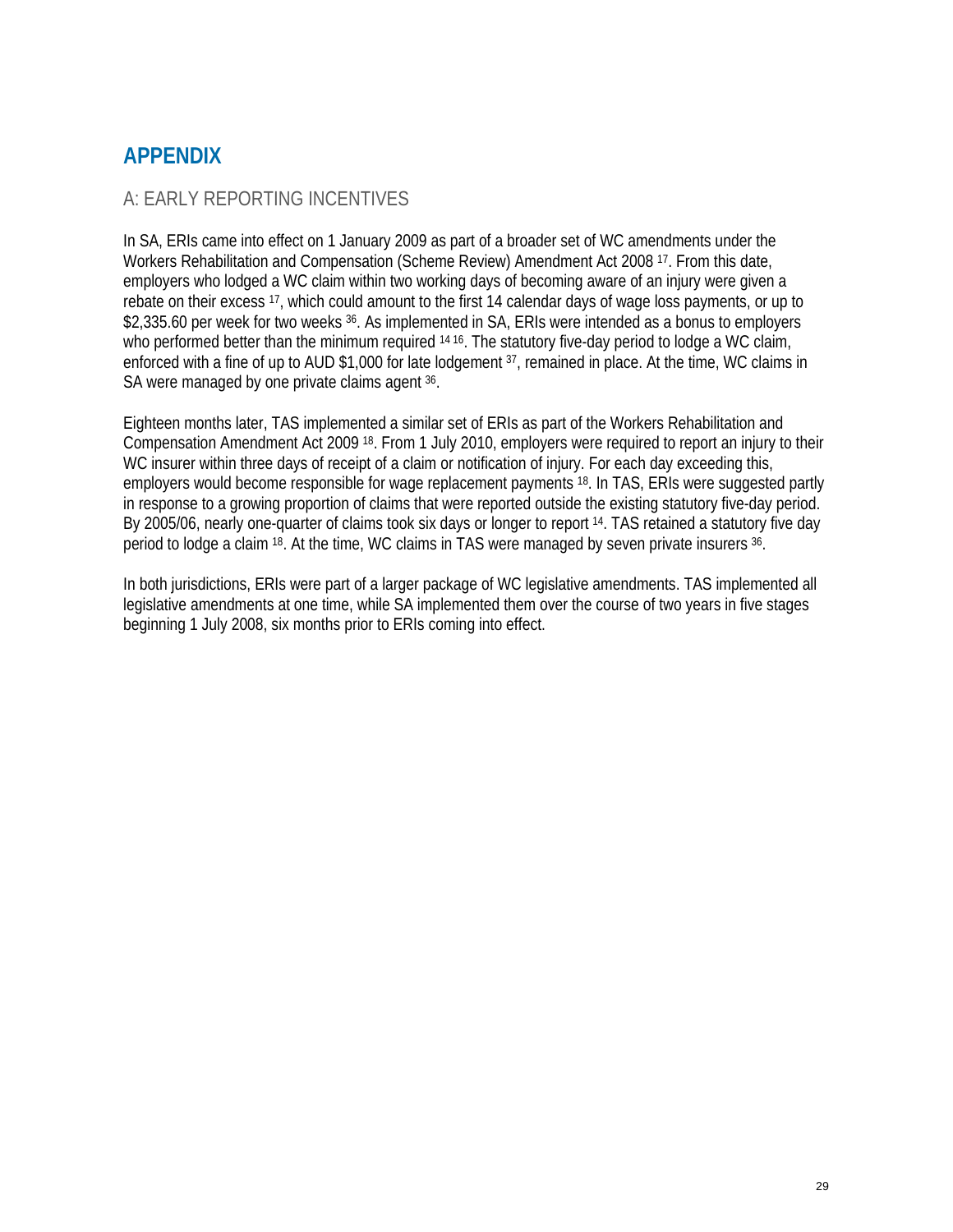|                                                              | South Australia                                                                                                                                                                                                                                                                                                                                                                                                                                                                                                                                                                                                                                                                                                                                                                                                                                                                              | Tasmania                                                                                                                                                                                                                                                                                                                                                                                                                                                                                                                                                                                                                                                                                                                                          |
|--------------------------------------------------------------|----------------------------------------------------------------------------------------------------------------------------------------------------------------------------------------------------------------------------------------------------------------------------------------------------------------------------------------------------------------------------------------------------------------------------------------------------------------------------------------------------------------------------------------------------------------------------------------------------------------------------------------------------------------------------------------------------------------------------------------------------------------------------------------------------------------------------------------------------------------------------------------------|---------------------------------------------------------------------------------------------------------------------------------------------------------------------------------------------------------------------------------------------------------------------------------------------------------------------------------------------------------------------------------------------------------------------------------------------------------------------------------------------------------------------------------------------------------------------------------------------------------------------------------------------------------------------------------------------------------------------------------------------------|
| Date passed parliament                                       | 19 June 2008                                                                                                                                                                                                                                                                                                                                                                                                                                                                                                                                                                                                                                                                                                                                                                                                                                                                                 | 17 December 2009                                                                                                                                                                                                                                                                                                                                                                                                                                                                                                                                                                                                                                                                                                                                  |
| Date effective                                               | 1 January 2009                                                                                                                                                                                                                                                                                                                                                                                                                                                                                                                                                                                                                                                                                                                                                                                                                                                                               | 1 July 2010                                                                                                                                                                                                                                                                                                                                                                                                                                                                                                                                                                                                                                                                                                                                       |
| Incentive format                                             | Rebate on employer excess (first 14 calendar days of wage replacement) if<br>employer lodges claim within two days of employee notification of injury                                                                                                                                                                                                                                                                                                                                                                                                                                                                                                                                                                                                                                                                                                                                        | Employer becomes responsible for worker wage replacement payments for<br>every day after three days they fail to report a work injury to their insurer.                                                                                                                                                                                                                                                                                                                                                                                                                                                                                                                                                                                           |
| Coinciding changes in<br>legislation (not<br>exhaustive)     | - Provisional liability, effective same day as early lodgement incentives,<br>granting injured workers up to 13 weeks of compensation if a liability<br>decision is not made within 7 days of the employee's notification<br>- Changes to dispute resolute system<br>- Cap on lawyers can charge in dispute and change of pay structure to<br>remove financial incentives for lawyers to perpetuate claims<br>- Requirements for employers to have rehabilitation and return to work<br>coordinators.                                                                                                                                                                                                                                                                                                                                                                                        | - Payments for counselling for families of deceased workers<br>-Payments for medical and other expenses for up to 12 months after the<br>cessation of income replacement<br>- Increase in maximum lump sum for permanent impairment<br>- Extension of weekly payments for workers based on whole-person<br>impairment<br>- Increases in income replacement rates and delays in step-downs<br>- Exempt claimants from step-downs provided they have returned to work for<br>at least 50% of pre-injury hours or duties or where employer refused or is<br>unable to provide alternative duties<br>- Reduce whole-person impairment thresholds for access to common law<br>damages<br>- Requirements for return to work and injury management plans |
| Non-coinciding changes<br>in legislation (not<br>exhaustive) | -1 July 2008: Reductions to income-replacement rates. Notice periods<br>before benefit reduction or cessation. Code of workers' rights.<br>Establishment of WorkCover ombudsman. Return to Work Inspectorate.<br>Permitting weekly payments in case of disputes.<br>-1 April 2009: Changes to work capacity reviews for claimants seeking<br>income replacement beyond 130 weeks (2.5 years). Introduction of 5%<br>impairment threshold for permanent injury payments in physical injury<br>cases. Increase of pain and suffering payments to \$400,000. Establishing<br>independent medical panels for decisions on medical questions.<br>-1 July 2009: Restrictions on use of redemptions (one-off payments) to<br>finalise claims with injury date on or after 1 July 2006.<br>-1 July 2010: Restrictions on use of redemptions (one-off payments) to<br>finalise claims for all claims. | None                                                                                                                                                                                                                                                                                                                                                                                                                                                                                                                                                                                                                                                                                                                                              |

#### TABLE 14. DESCRIPTION OF EARLY REPORTING INCENTIVES IN SOUTH AUSTRALIA 17 AND TASMANIA 18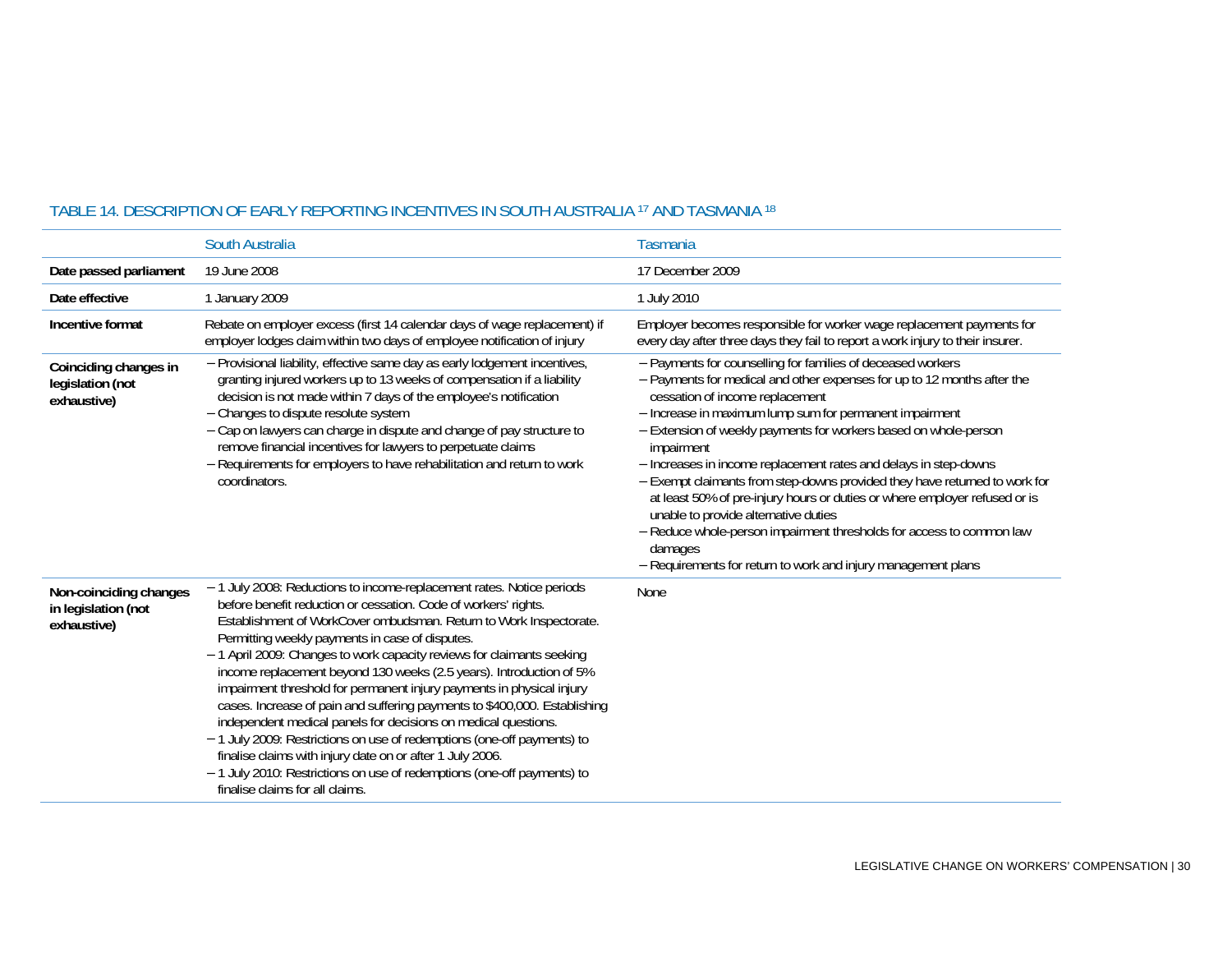# B: TASMANIAN 2010 LEGISLATIVE CHANGES

| Change |                                                                                                                                                                                                                | <b>Justification</b>                                                                                                                                                                                                                                                                                                                            |  |
|--------|----------------------------------------------------------------------------------------------------------------------------------------------------------------------------------------------------------------|-------------------------------------------------------------------------------------------------------------------------------------------------------------------------------------------------------------------------------------------------------------------------------------------------------------------------------------------------|--|
|        | Introduced a statement of scheme goals (key principles that underpin the Return to Work<br>and Injury Management Model)                                                                                        | To promote and support the effective injury management of injured workers, Tasmania<br>introduced a framework for improving and streamlining the management of workplace injuries<br>and illness to deliver better health and return to work outcomes for injured workers with lower<br>costs to employers and the workers compensation system. |  |
| 2.     | Encourage early reporting by holding the employers liable for claims expenses until the<br>claim is reported                                                                                                   | This was intended to ensure injury management starts as soon as possible to improve workers'<br>chances of recovering from the injury or illness and returning to work.                                                                                                                                                                         |  |
|        |                                                                                                                                                                                                                | A consistent finding from research literature is that early reporting of claims leads to more<br>effective claims and injury management and enhanced return to work outcomes. Furthermore,<br>late reporting has a demonstrable impact upon claim costs <sup>38</sup> . (Later the reporting, higher the<br>cost)                               |  |
|        |                                                                                                                                                                                                                | Prior to 1 July 2010: Worker must notify employer of an injury "as soon as practicable after<br>suffering an injury", once received the employer must complete a workers' compensation form<br>and send to the insurer within FIVE working days.                                                                                                |  |
|        |                                                                                                                                                                                                                | Since 1 July 2010: Once an employer has been notified, they have THREE working days to notify<br>their insurer.                                                                                                                                                                                                                                 |  |
| 3.     | Provide for the payment of counselling services for families of deceased workers                                                                                                                               | Provided to help family members cope with the psychological impact of the death of a worker.                                                                                                                                                                                                                                                    |  |
| 4.     | Provide for the payment of medical and other expenses for up to 12 months after a<br>worker ceases to be entitled to weekly compensation (with the possibility of extension on<br>application to the Tribunal) | Introduced to provide a fairer compensation system.                                                                                                                                                                                                                                                                                             |  |
| 5.     | Increase the maximum lump sum payable to a dependent on the death of a worker to 415<br>units (\$266,376.05 at July 1, 2010 - indexed annually)                                                                | Introduced to provide a fairer compensation system.                                                                                                                                                                                                                                                                                             |  |
| 6.     | Increase weekly payments payable to a dependent child of a deceased worker from 10%<br>basic salary to 15% basic salary                                                                                        | Introduced to provide a fairer compensation system.                                                                                                                                                                                                                                                                                             |  |
| 7.     | Increase the maximum lump sum payable for permanent impairment to 415 units<br>(\$266,376.05 at July 1, 2010 - indexed annually)                                                                               | Introduced to improve the level of compensation payable to more seriously injured workers.                                                                                                                                                                                                                                                      |  |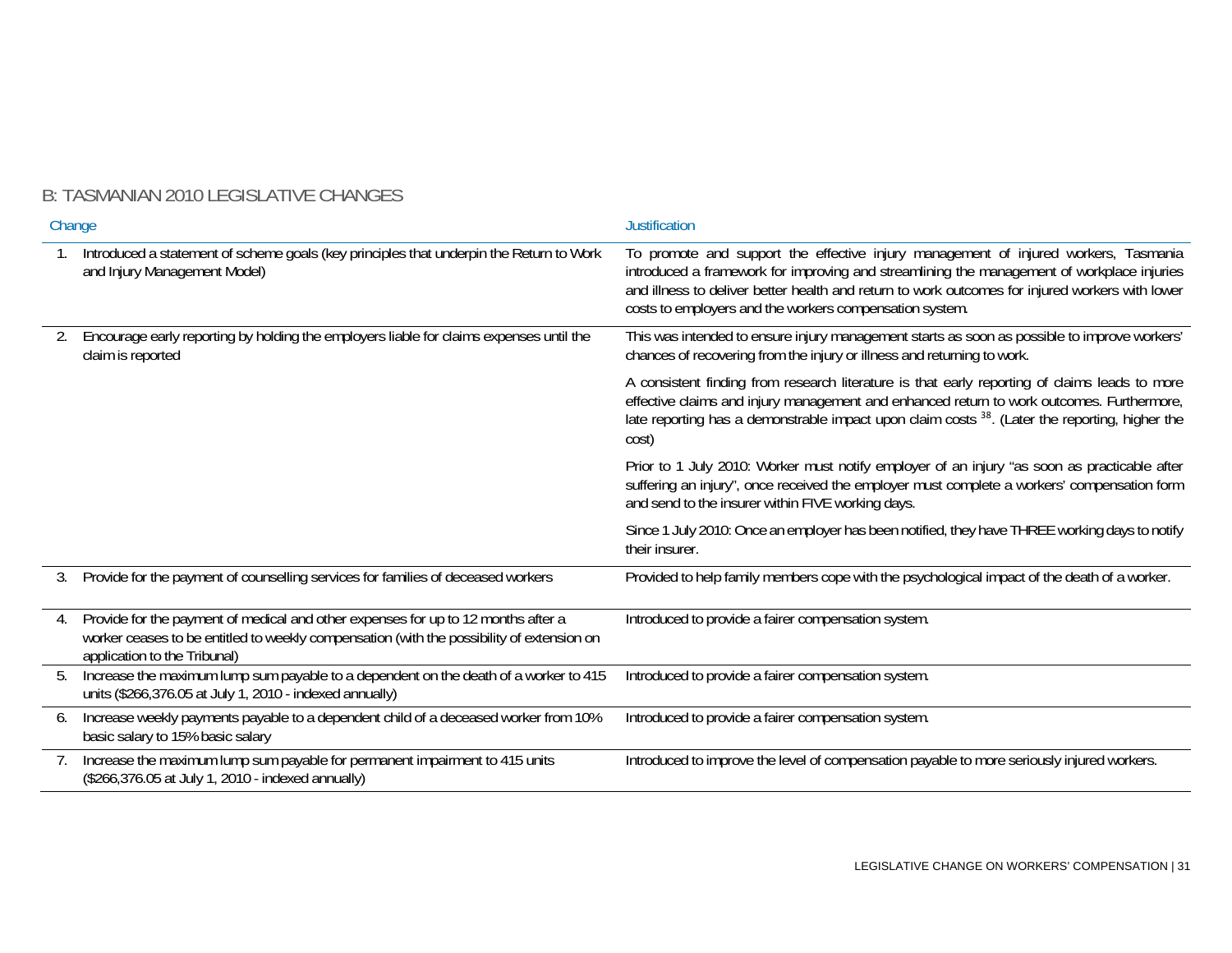| 8. | Provide for the extension of weekly payments from nine years to 12 years for workers<br>with a WPI between 15 per cent and 19 per cent; to 20 years for workers with a WPI of<br>between 20 per cent and 29 per cent and until the age of retirement for workers with a<br>WPI of 30 per cent or more | Introduced to provide a fairer system and to improve the level of compensation payable to more<br>seriously injured workers.                                                                                                                                                                                                                    |  |
|----|-------------------------------------------------------------------------------------------------------------------------------------------------------------------------------------------------------------------------------------------------------------------------------------------------------|-------------------------------------------------------------------------------------------------------------------------------------------------------------------------------------------------------------------------------------------------------------------------------------------------------------------------------------------------|--|
|    | Amend the first step-down to 90 per cent of normal weekly earnings rather than 85 per<br>cent of normal weekly earnings                                                                                                                                                                               | To provide a fairer compensation system and to improve the level of compensation payable to<br>more seriously injured workers.                                                                                                                                                                                                                  |  |
|    | 10. Delay the operation of the first step-down, so that it comes into effect at 26 weeks of<br>incapacity rather than 13 weeks                                                                                                                                                                        | To provide a fairer compensation system and to improve the level of compensation payable to<br>more seriously injured workers.                                                                                                                                                                                                                  |  |
|    | 11. Provide that the step-downs are not to apply where a worker has returned to work for at<br>least 50 per cent of his or her pre-injury hours or duties                                                                                                                                             | Introduced to not discourage returning to work or penalise those who have returned to work,<br>even if part time.                                                                                                                                                                                                                               |  |
|    | 12. Provide that the step-downs are to be discounted in circumstances where an employer<br>refuses or is unable to provide suitable alternative duties                                                                                                                                                | Introduced to not penalise the worker for a situation that is likely out of their control and to ensure<br>the system is fair.                                                                                                                                                                                                                  |  |
|    | 13. Reduce the threshold for access to common law damages from 30 per cent whole person<br>impairment to 20 per cent whole person impairment                                                                                                                                                          | Introduced to make the system fairer and to improve the level of compensation payable to those<br>who are more seriously injured.                                                                                                                                                                                                               |  |
|    | 14. Repeal section 138AB requiring a worker to make an election to pursue common law<br>damaged                                                                                                                                                                                                       |                                                                                                                                                                                                                                                                                                                                                 |  |
|    | 15. Other measures to support WorkCover RTW and Injury Management Model:<br>requirements for RTW and injury management plans                                                                                                                                                                          | To promote and support the effective injury management of injured workers, Tasmania<br>introduced a framework for improving and streamlining the management of workplace injuries<br>and illness to deliver better health and return to work outcomes for injured workers with lower<br>costs to employers and the workers compensation system. |  |
|    | obligations on employers to encourage early reporting of injuries and claims                                                                                                                                                                                                                          | Research suggests that communication is key throughout the injury management and return to<br>work process. Any confusion or misunderstanding has the potential to create barriers to return                                                                                                                                                    |  |
|    | providing an entitlement to the payment of limited medical costs before the claim is<br>iii.<br>accepted, and                                                                                                                                                                                         | to work and can result in unnecessary delays.<br>Injury management and return to work plans provide a highly effective communication tool that                                                                                                                                                                                                  |  |
|    | introduction of an injury management coordinator to oversee the injury management<br>İV.<br>process.                                                                                                                                                                                                  | ensures consistent and agreed understanding of what will occur and what to expect during the<br>recovery process.                                                                                                                                                                                                                               |  |

*Note: These amendments affect claims in respect of injuries occurring on or after 1 July 2010. These amendments do apply to claims prior to 1 July 2010 only in respect of the return to work and injury management*  processes detailed in section 143L (Injured worker's position to be held open for worker) and 143M (Employer to provide suitable duties after injury) of the Act (http://www.workerscomp.tas.gov.au/).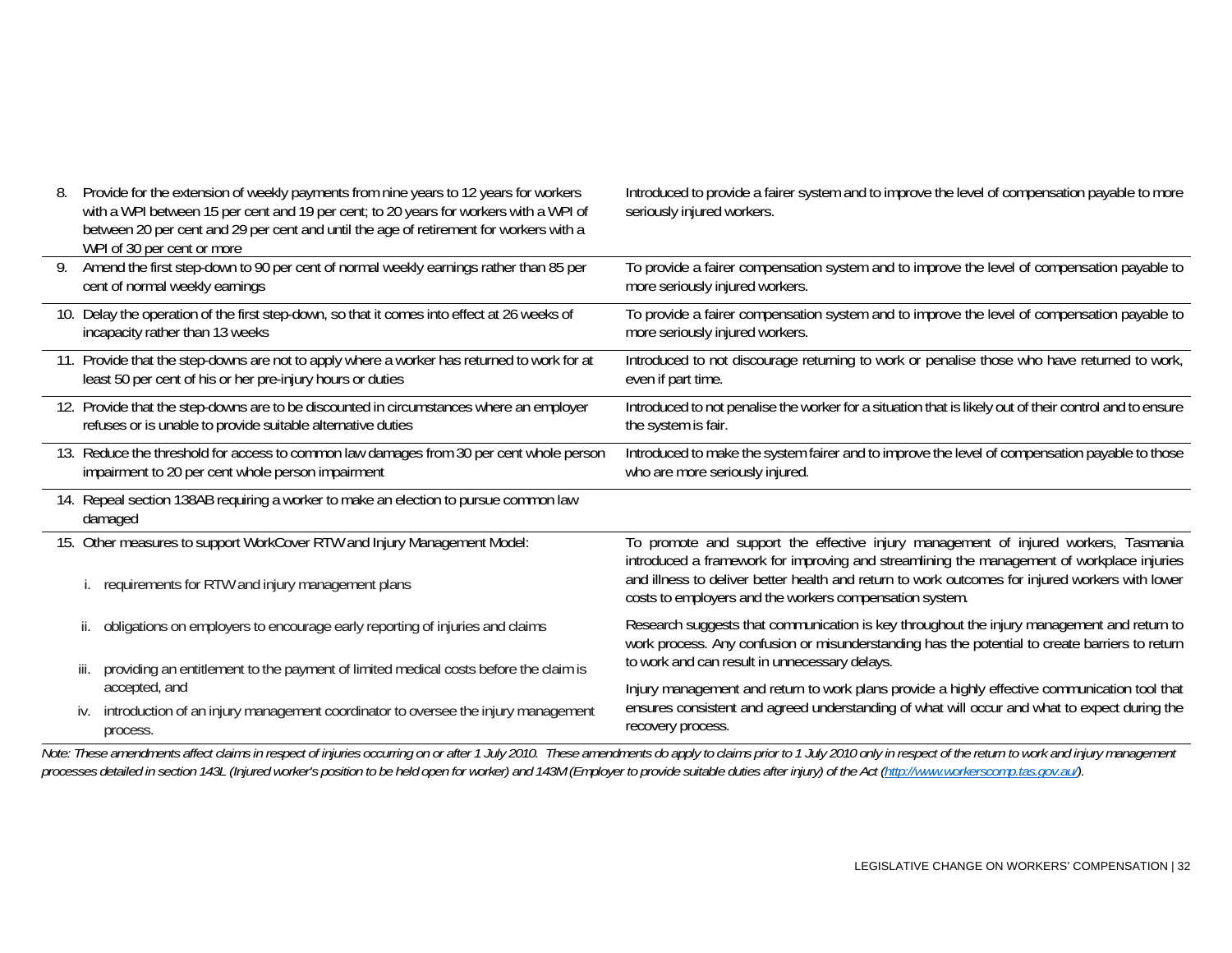# **REFERENCES**

- 1. Collie A, Lane TJ, Hassani-Mahmooei B, et al. Does time off work after injury vary by jurisdiction? A comparative study of eight Australian workers' compensation systems. *BMJ Open* 2016;6(5) doi: 10.1136/bmjopen-2015-010910
- 2. Kilgour E, Kosny A, McKenzie D, et al. Healing or harming? Healthcare provider interactions with injured workers and insurers in workers' compensation systems. *J Occup Rehabil* 2015;25(1):220-39. doi: 10.1007/s10926-014-9521-x
- 3. Murgatroyd D, Lockwood K, Garth B, et al. The perceptions and experiences of people injured in motor vehicle crashes in a compensation scheme setting: a qualitative study. *BMC Public Health* 2015;15:423. doi: 10.1186/s12889-015-1739-9
- 4. Brijnath B, Mazza D, Kosny A, et al. Is clinician refusal to treat an emerging problem in injury compensation systems? *BMJ Open* 2016;6(1):e009423. doi: 10.1136/bmjopen-2015-009423
- 5. Grant GM, O'Donnell ML, Spittal MJ, et al. Relationship between stressfulness of claiming for injury compensation and long-term recovery: a prospective cohort study. *JAMA Psychiatry* 2014;71(4):446- 53. doi: 10.1001/jamapsychiatry.2013.4023
- 6. Elbers NA, Collie A, Hogg-Johnson S, et al. Differences in perceived fairness and health outcomes in two injury compensation systems: a comparative study. *BMC Public Health* 2016;16:658. doi: 10.1186/s12889-016-3331-3
- 7. Cassidy JD, Carroll LJ, Cote P, et al. Effect of eliminating compensation for pain and suffering on the outcome of insurance claims for whiplash injury. *N Engl J Med* 2000;342(16):1179-86. doi: 10.1056/NEJM200004203421606
- 8. Cameron ID, Rebbeck T, Sindhusake D, et al. Legislative change is associated with improved health status in people with whiplash. *Spine (Phila Pa 1976)* 2008;33(3):250-4. doi: 10.1097/BRS.0b013e31816244ed
- 9. Collie A, Lane TJ, Hassani-Mahmooei B, et al. Does time off work after injury vary by jurisdiction? A comparative study of eight Australian workers' compensation systems. *BMJ Open* 2016;6(5):e010910. doi: 10.1136/bmjopen-2015-010910
- 10. Pitruzzello G-R. The high cost of delays: Findings of a lag-time study. *Issues Report* 2000;Summer(13)
- 11. Shraim M, Cifuentes M, Willetts JL, et al. Length of disability and medical costs in low back pain: Do state workers' compensation policies make a difference? *J Occup Environ Med* 2015;57(12):1275-83. doi: 10.1097/JOM.0000000000000593
- 12. Silverstein B, Clark R. Interventions to reduce work-related musculoskeletal disorders. *J Electromyogr Kines* 2004;14:135-52.
- 13. Hoefsmit N, Houkes I, Nijhuis FJN. Intervention characteristics that facilitate return to work after sickness absence: A systematic literature review. *J Occup Rehabil* 2012;22:462-77.
- 14. Clayton A. Review of the Tasmanian Workers Compensation System Report. 2007 September 2007; (SD\_ILS:1062294). https://stors.tas.gov.au/au-7-0095-00618\_1.
- 15. Johnson D, Fry T. Factors Affecting Return to Work After Injury: A Study for the Victorian WorkCover Authority: Melbourne Institute of Applied Economic and Social Research, the University of Melbourne, 2002.
- 16. Clayton A, Walsh J. Review of the South Australian Workers' Compensation System Report: Bracton Consulting Services Pty Ltd, PricewaterhouseCoopers, 2007.
- 17. Parliament of South Australia. Workers Rehabilitation and Compensation (Scheme Review) Amendment Act 2008, 2008.
- 18. Parliament of Tasmania. Workers Rehabilitation and Compensation Amendment Act 2009, 2009.
- 19. Brijnath B, Bunzli S, Xia T, et al. General practitioners knowledge and management of whiplash associated disorders and post-traumatic stress disorder: implications for patient care. *BMC Fam Pract* 2016;17:82. doi: 10.1186/s12875-016-0491-2
- 20. Shadish WR, Cook TD, Campbell DT. Experimental and Quasi-Experimental Designs for Generalized Causal Inference. Boston: Houghton Mifflin 2002.